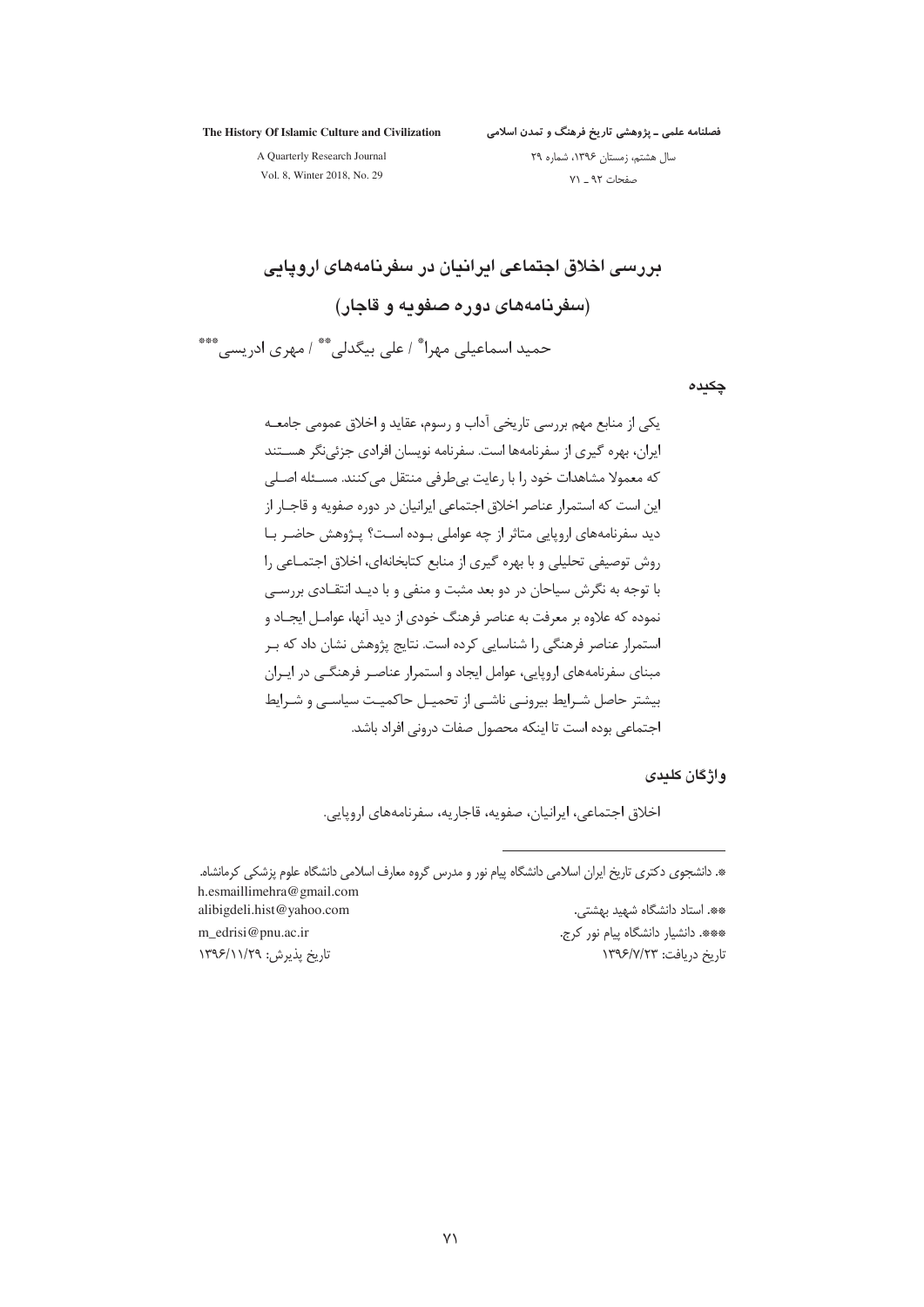#### طرح مسئله

نگاه و ديدگاه كلي سياحان نسبت به اخلاق اجتماعي چگونه است؟ آيا سياحان واقعاً به فرهنگ و شخصیت ایرانیان و ویژگی های منحصربهفرد آنها و نحوه معیشت و رسوم آنها علاقهمند بودهانـد يا نه؟ نوع نگرش آنها به لحاظ مثبت يا منفي بودن بر چه مبنايي استوار بوده است؟ ميزان اعتبار داده های آنها تا چه حد اطمینان بخش است؟ سیاحان اروپـایی از دوره مغـول بـا انگیـزه هـای سیاسی، دینی و شخصی به ایران مسافرت کرده و در مدت حضـور خـود در ایـران بـه توصـیف جامعه ایرانی در ابعاد مختلف اجتماعی، سیاسی و فرهنگی پرداخته اند و در این میان مؤلّف هـای اجتماعی به لحاظ فراگیری، تأثیرگذاری و ماندگاری در سطح جامعـه از ارزش و اهمیـت خاصـی برخوردار است که بسیاری از مصادیق آن را میتوان در سفرنامه های اروپاییان یافت کـه در آثـار دیگر تاریخی کمتر یا اصلاً دیده نمیشود. حال با توجه به میزان اهمیت موضوع، اطلاع و آگــاهی بر شناخت عناصر اخلاق اجتماعي از ديد افراد غيربومي كه مبـرا از محـدوديت و نــواقص منــابع خودی بودهاند، می تواند هرچه بیشتر ما را در شناخت صحیح و کامل جامعه خـود پـاری کـرده و براساس آن به تصحیح گزارهها و تقویت آموزههای اجتماعی و فرهنگی پرداخت.

#### مقدمه

سفرنامه ها از منابع مهم جامعه ایران در دوره صفوی و قاجار هستند که بـرای محققـان از منـابع دست اول پژوهش به شمار می روند. سفرنامه نویسان به لحاظ خصوصیات ذاتی و شغلی، اف رادی دقیق، جزئی نگر و دارای حافظه و تخیلی قوی بوده و به کوچک ترین مسائل سیاسی، فرهنگی، اخلاقی و اجتماعی توجهی خاص داشتهاند. برخـی از یادداشـتهـای آنهـا، جزئـی تـرین مسـائل سرزمینی اعم از آثار طبیعی، باستانی، وضعیت راه ها، آداب و رسوم، ویژگی های جمعیتی، حـوادث سیاسی، اجتماعی و اخلاقی را مدنظر داشته که ممکن است جامعه هدف توجه چنـدانی بـه آنهـا نکرده باشد. از دیگر مزایای سفرنامه نویسان این است که چون نگارنده، معمولاً از اتباع حکومـت نبوده و وابستگی به مراکز قدرت نداشته است، بدون واهمه و فارغ از هرگونـه پیامـدی بـه بیـان نقاط ضعف پرداختهاند و چون به خط و زبان بیگانهای می نگاشتند همین امر آنها را از هرگزنـدی ایمن می(اشت. لذا سفرنامه ها معمولاً جامع تر از تاریخ رسمی میباشـند، هـر چنـد ممکــن اسـت مطالب برخی از آنها همراه با غرض و تعصب باشـد. بنـابراین سـفرنامه هـا را مـیتـوان یکـی از مهم ترین جلوه گاههای زندگی هر ملت دانست زیرا از لابهلای مطالب آنها می تـوان بـه جزئیـات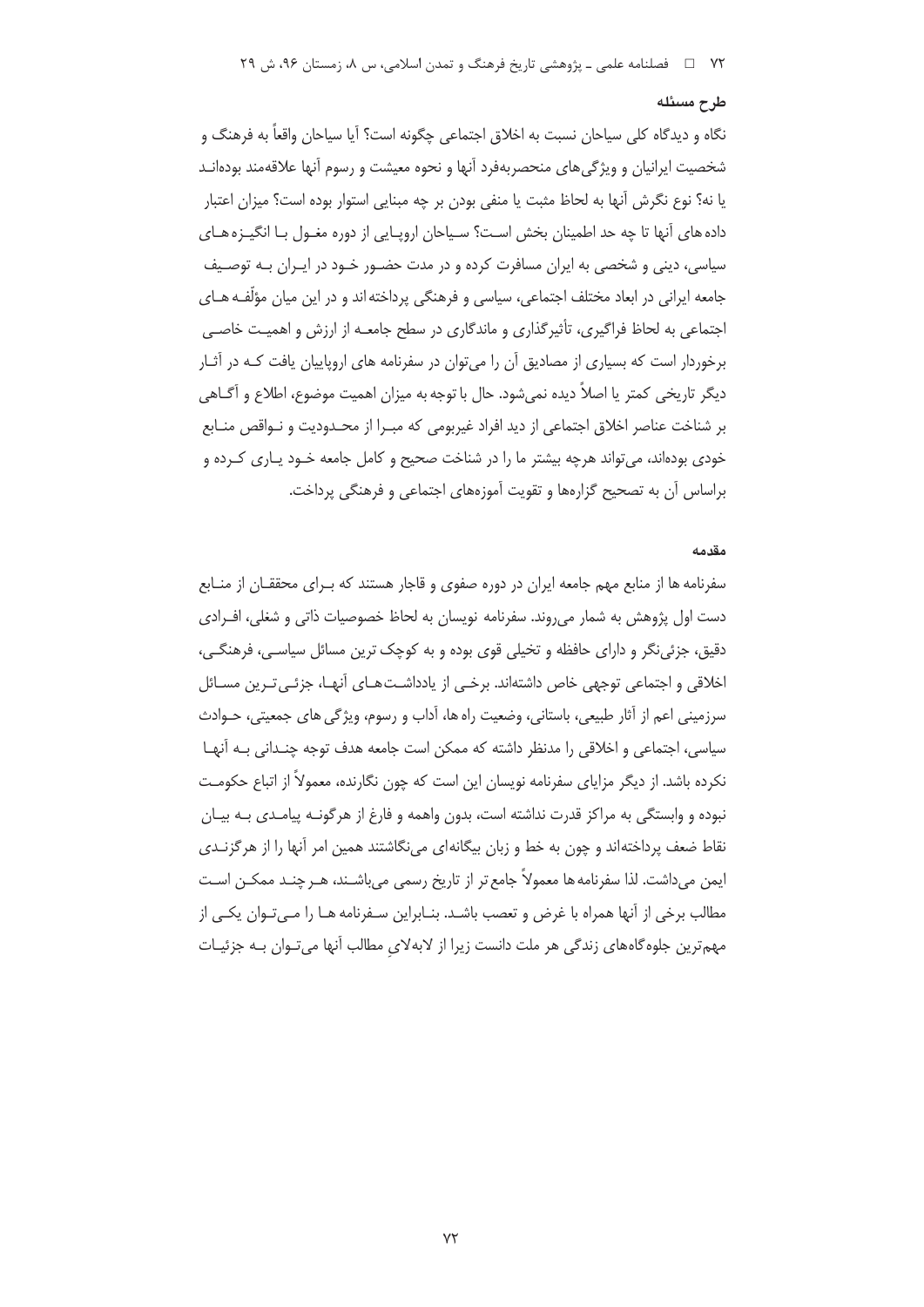آداب و رسوم و سنتها، تفاوتهای فرهنگی، حقـایق تـاریخی، عقایـد سیاسـتمـداران و روابـط سیاسی دولت ها دست یافت. گذشته از ارزش اجتماعی، تاریخی، جغرافیایی و سیاسی، سفرنامه هـا دارای ارزش ادبی ویژهای هستند، زیرا تشخیص سـبک، زبـان گفتـاری، اصـطلاحات دیـوانی ـــ نظامی، استعارات و تعبیرات خاص یک دوره، از متن سفرنامهها به سادگی امکان پذیر است.

پژوهش حاضر به روش توصیفی ــ تحلیلی به تحلیل محتـوای سـفرنامه هـای ترجمـه شـده سیاحان اروپایی درباره اخلاق اجتماعی ایران در عصر صفویه و قاجاریــه پرداختــه اسـت. در ایــن زمینه پژوهش هایی صورت گرفته و کتب و مقالاتی نگارش یافته است. این منابع باتوجهبه نورس بودن موضوع که پیشینه خیلی طولانی ندارد و عمر پژوهشی موضوع به پنجاه سـال نمـی٫سـد، محدود بوده و مواردی هم که مورد پژوهش قرار گرفته است، به صورت کلی به مسائل فرهنگی و تا حدی سیاسی پرداختهاند و تحت عنوان اخلاق اجتمـاعی مـورد بررسـی قـرار نگرفتـهانـد. در پژوهش حاضر به بعضی از کتب و مقالات مرتبط استناد شده است ولی سعی شـده کـه در کنـار موارد مذکور از دیگر زوایا هم بررسی شود تا خلاقیت و تازگی جدیدی مطرح شود، مراد از اخلاق اجتماعي، فرهنگ و خلقيات عمومي و دستاوردهاي فرهنگي، آداب و رسوم ملت هــا اســت كــه از یک نسلی به نسل دیگر انتقال می بابد. ٰ این عناصر و اجزای فرهنگی، در سطح اجتمـاع فراگیـر بوده و در واقع خصایل و صفات عموم جامعه را شامل می شود و طی قرون متمـادی تحـت تـأثیر شرایط و اوضاع سیاسی و اجتماعی و دینی، درونی گشته و به صورت خودکار از نسـلی بـه نسـل دیگر منتقل و با استمرار همان عوامل، عناصـراجتماعی نیـز تـداوم یافتـه انـد. ایـن پـژوهش بـا بهره گیری از منابع کتابخانهای اعم از سفرنامههـا، کتـب و مقـالات مـرتبط، بـه بررسـی بیسـت سفرنامه مشهور دوره صفويه و قاجاريه مانند دلاواله، تاورنيه، شــاردن، پــولاک، بلوشــر، اورســل، کرزن، کمیفر، کارری و … ــ که به لحاظ پرداختن به مؤلَّفههای فرهنگی و اجتماعی ایرانیان و نیز علاقه مندی آنها به فرهنگ ایرانی و شرح دقیق این عناصـر و نحـوه تصویرسـازی آنهـا دربـاره فرهنگ و رسوم ایرانیان و گزینش نه ویژگی مثبت و منفی اخلاقی اجتمـاعی ایرانیـان در قـرون اخیر برگزیده شدهاند ـ پرداخته است. طبعاً سفرنامهها بهعنوان یکی از منابع تـاریخنگــاری دارای نقــاط قوت و ضعف می باشند. نقاط قوت آنها عبارت است از: مشاهده مسـتقیم و عینــی و بیـان رویـدادهای تـاریخی، نگــارش حــوادث و رویــدادهای تــاریخی در قالــب گزارشــگری محـض و بــدون هرگونــه پیش داوری؛ و نقاط ضعف سفرنامه ها نیز عبارت است از: تعمیم دادن قضـایا و تسـری دادن جـزء بـه

١. برو، فرهنگ علوم اجتماعی، ص ٧٨ ـ ٧٧.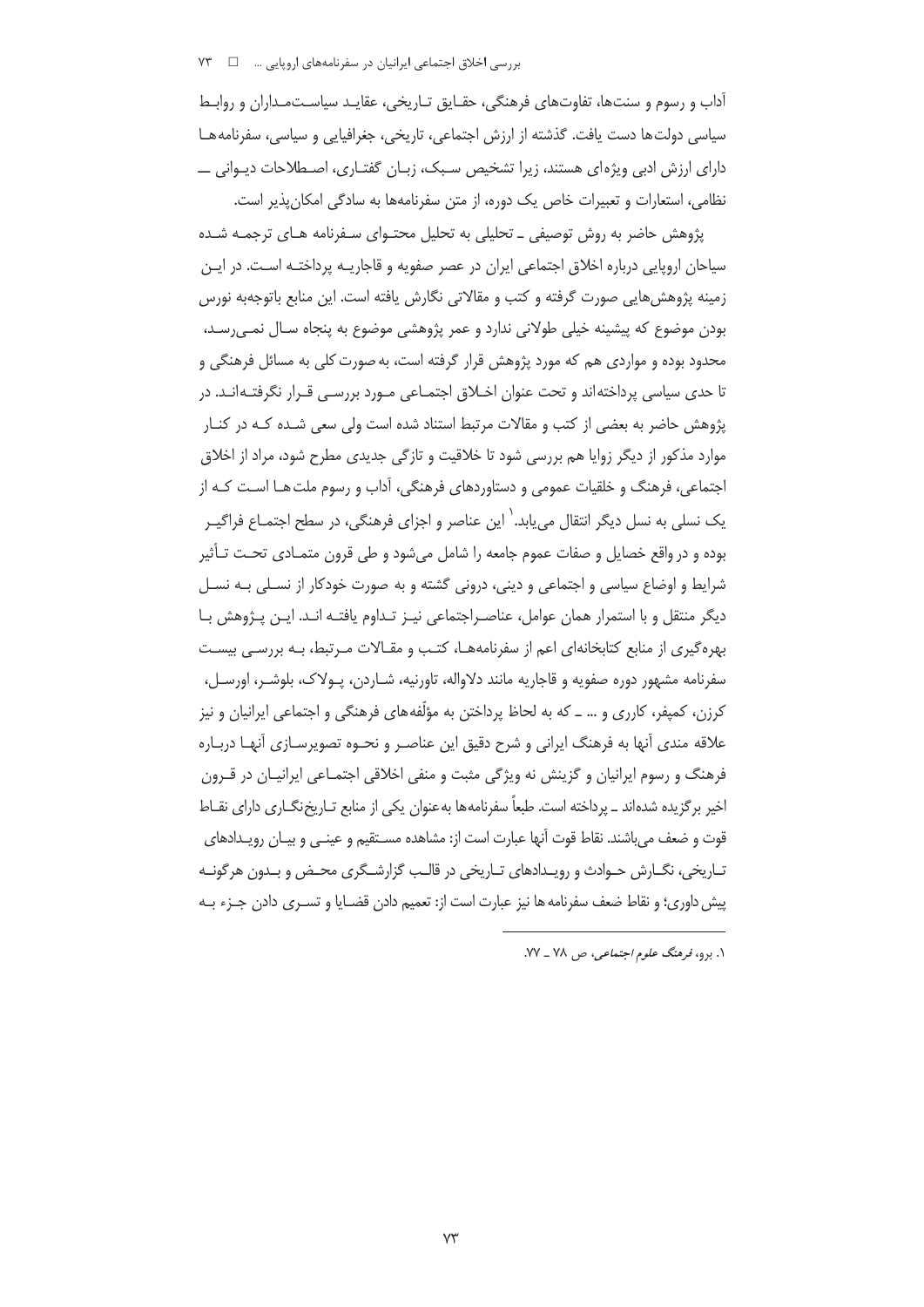۷۴ = فصلنامه علمي ـ پژوهشي تاريخ فرهنگ و تمدن اسلامي، س ٨، زمستان ۹۶، ش ۲۹

کل، استفاده از منابع شفاهی غیرمعتبر و عدم شناخت مبانی مؤلّفههای فرهنگی و اجتماعی. ٰ هدف اصلی این پژوهش، شناخت دیدگاه سیاحان در خصوص مشخصـات اخـلاق اجتمـاعی ایرانی از اوایل دوره صفویه تا اواسط دوره قاجاریـه اسـت و بیشـتر در مـورد مردمـان سـاکن در شهرهای بزرگ مانند اصفهان، تهران، شیراز و … می باشد.

> فضایل اخلاقی ایرانیان از دید سفرنامههای اروپایی مورد پژوهش ۱. روحیه شادابی و سرزندگی

داشتن روحیه و حالت شادابی و سرزندگی علـی(غـم تهاجمـات خـارجی، حاکمیـت اسـتبدادی و ممانعت از هرگونه تحول متناسب با شرايط زمانه، از مشخصات اخـلاق اجتمـاعي جامعــه ايرانــي است؛ که مورد ارزیابی سیاحان اروپایی قرارگرفته است. آنها معتقدند با وجود تحمیل شرایط رکود در جامعه ایران، روح ایرانی همیشه سرزندگی و شادابی خود را حفظ کـرده و همـین امـر از یـک طرف باعث ماندگاری جامعه ایرانی در کوران تهاجمات خارجی و استبداد داخلی شـده و از سـوی دیگر واکنشی انفعالی در قبال این شرایط بوده است. بعضی سیاحان نیز نوعی رکـود را در ایـران گزارش کرده اند که با وجود این نگرش غالب و کلی، در کنار آن، نوعی استمرار و حیات فرهنگی نیز بیان شده که این خود بیان گر تضاد گزارههای تاریخی سیاحان میباشد.

در سیرت ایرانیان شادابی دلیذیری هست که موجب شده آنها را «فرانسویان مشـرق زمـین» بنامند، هرچند از لحاظ ظاهری و چهرهپردازی به ایتالیایی ها بیشتر شباهت دارند. «ایرانیان خوش اندام، قدری گندمگون و در اسبسواری و تیراندازی چالاک و در کار بافتن پارچه های ابریشمی و ينبه|ي و فرش چيرەدست و در اخلاق و رفتار شبيه به ايتاليايي ها هستند». <sup>۱</sup> اين زندەدلی بالغ بـر چند هزار سال، بهرغم تهاجمهای پیدرپی و سوانح مختلف، از ایشان ملتی پایدار ساخته کـه بـر فاتحان خویش پیروزی پابند و به جای فنا شدن در چنگ مهاجمان، آنها را در خود فانی سـازند و به آنها نوعی تجانس عجیب بخشیده است که با وجود ضعفی که در ظاهر دارند هیچ قوم و ملتی در جهان ازاینجهت با ایشان برابر نیست.<sup>۲</sup>

کرزن، سیاح انگلیسی دوره قاجاریه، به عوامل رکود و انجماد فکـری و فرهنگـی اشـاره دارد.

١. حسین زاده شانه چی، تاریخ در آینه پژوهش، ص ۵۳ \_ ۵۲.

٢. دوليه دلند، زيبايي هاي ايران، ص ع

۳. کرزن، *ایران و قضیه ایران*، ص ۷۵۰.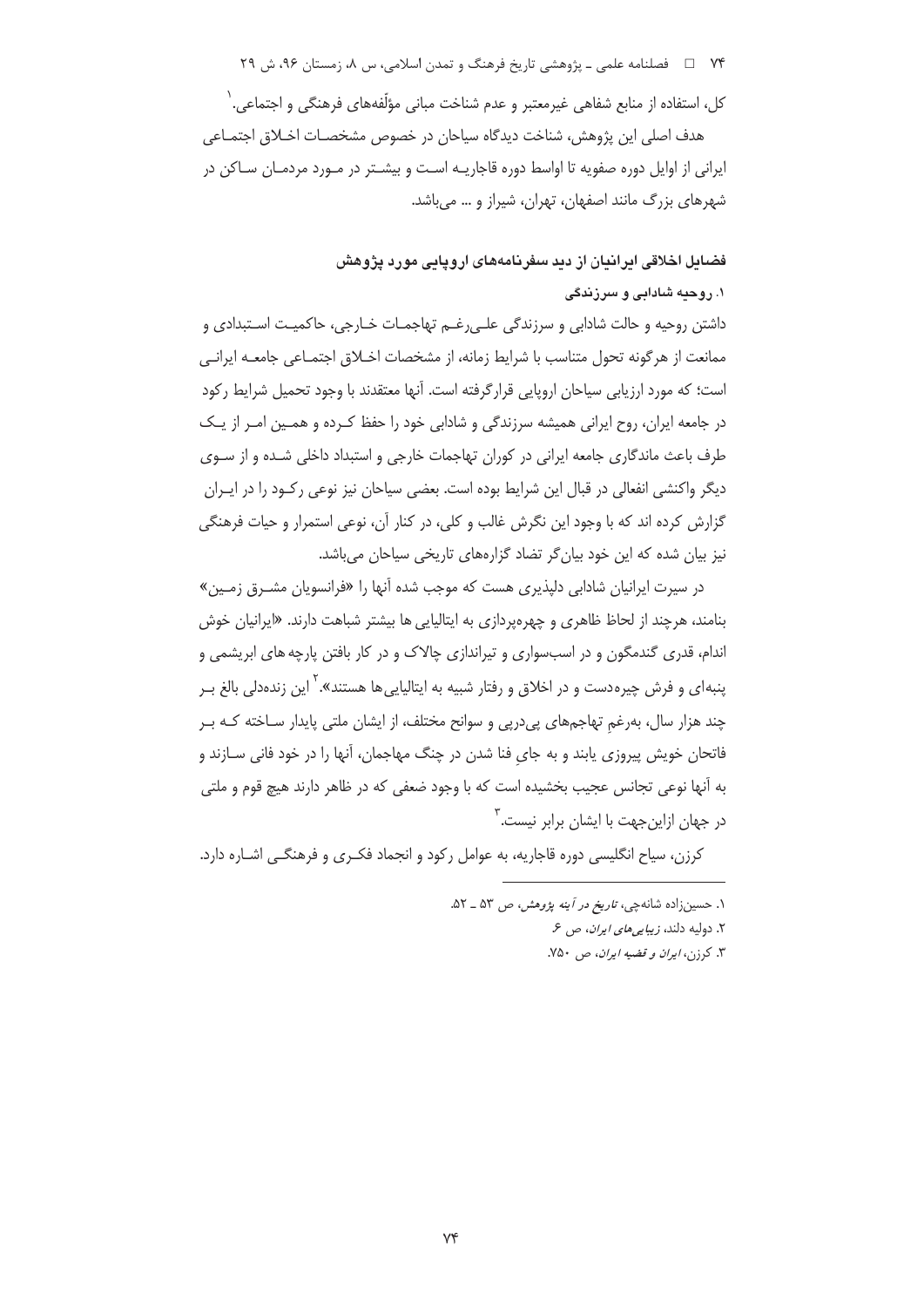بررسی اخلاق اجتماعی ایرانیان در سفرنامههای اروپایی … ۷۵ ۷۵

وی از یک طرف بخش عمده ای از آن علل را، ناشی از بها ندادن حاکمیت استبدادی به تحولات فکری و فرهنگی دانسته و ازطرف دیگر تأکید می کند کـه تهاجمـات پـی‹رپـی در طـول تـاریخ توسط مقدونی ها، اعراب مسلمان، مغولان و تاتارها و در دورههای بعد روس ها و انگلیسـی هـا، از ایرانی ها ملتی پایدار و توأم با استمرار حیات فرهنگی ساخته است که به نوعی به تفـوّق فرهنگـی يس از مغلوب شدن نظامي رسيدهاند و كمتر در ديگر ملتها مي توان از آن سراغ گرفت.

اصولاً ایرانی در بطن فرهنگ خود نوعی زندهدلی پایدار و مداوم دارد<sup>\</sup> که درقرون گذشــته در دورههای صفویه و قاجاریه ادامه داشته و در آثار سیاحان هر دو دوره هم به چشم می خـورد. ایـن خصیصه عامل تحرک اجتماعی است اما برخی از سیاحان مانند پولاک عقیده دیگری دارند: «اگر ایرانیان را به حال خود بگذارید، به سکون بیشتر گرایش دارند تا تحول و تغییر».

از دیدگاه سیاحان اروپایی، ایرانیان خیلی درپی تحول پذیری و تندادن به مشکلات نیستند و به نوعی خود را با شرایط موجود تطبیق میدهند. همین انعطاف پذیری توأم با سـرزندگی، از آنها ملتی متمایز و درعین حال متناقض از لحاظ داشتن استعدادها و عدم بهره گیـری کـافی از آنها ساخته است. «حالت روحي ايرانيان نيز مانند بدن آنها ظريف و عالي است … هـيچ ملتـي مانند ایرانیان با استعدادهای طبیعی به دنیا نمی آید و هیچ ملتی ماننـد آنهـا ایـن اسـتعدادها را ضایع نمے سازد». <sup>۲</sup>

بنابراین در نگرش و بینش اروپاییان در بیان شاخصهای اجتماعی ایرانیان بهعنوان ویژگی مثبت و تبعات منفی ناشی از آن با نوعی دوگانگی مواجه می شویم: از یک سو شــادی و زنــدهدلــی ایرانیــان را ستوده و از سوی دیگر آن را عامل رکود و انحطاط جامعه می دانند؛ که این خود معلـول عـدم شـناخت واقعي اروپاييان از عمق وجودي نهادينه شدن عناصر فرهنگي و اخلاق اجتماعي است.

## ۲. پایبندی به سنن و آداب ملی و مذهبی

پایبندی مستحکم و مستمر ایرانیان به فرهنگ خویش در بسیاری از سـفرنامه هـا، بـا اشـاره بـه پیشینه آثار تاریخی باستانی مانند هردوت یونانی همراه بوده است.<sup>۲</sup> پیترو دلاواله سـیاح ایتالیـایی دوره شاه عباس صفوی، در دیدار با ایرانیان به این خصیصه منحصربهفرد ایرانـی هــا اشــاره مــ ، کنــد. ۴

> ۱. میرزایی و رحمانی، *فصلنامه تحقیقات فرهنگی، ص* ۵۹. ۲. شاردن، *سفرنامه شاردن*، ج ۳، ص ۴۰۵ \_ ۴۰۳. ۳. میرزایی و رحمانی، *فصلنامه تحقیقات فرهنگی، ص*۶۰ ۴. دلاواله، *سفرنامه بيترودلاواله*، ص ۲۳۴.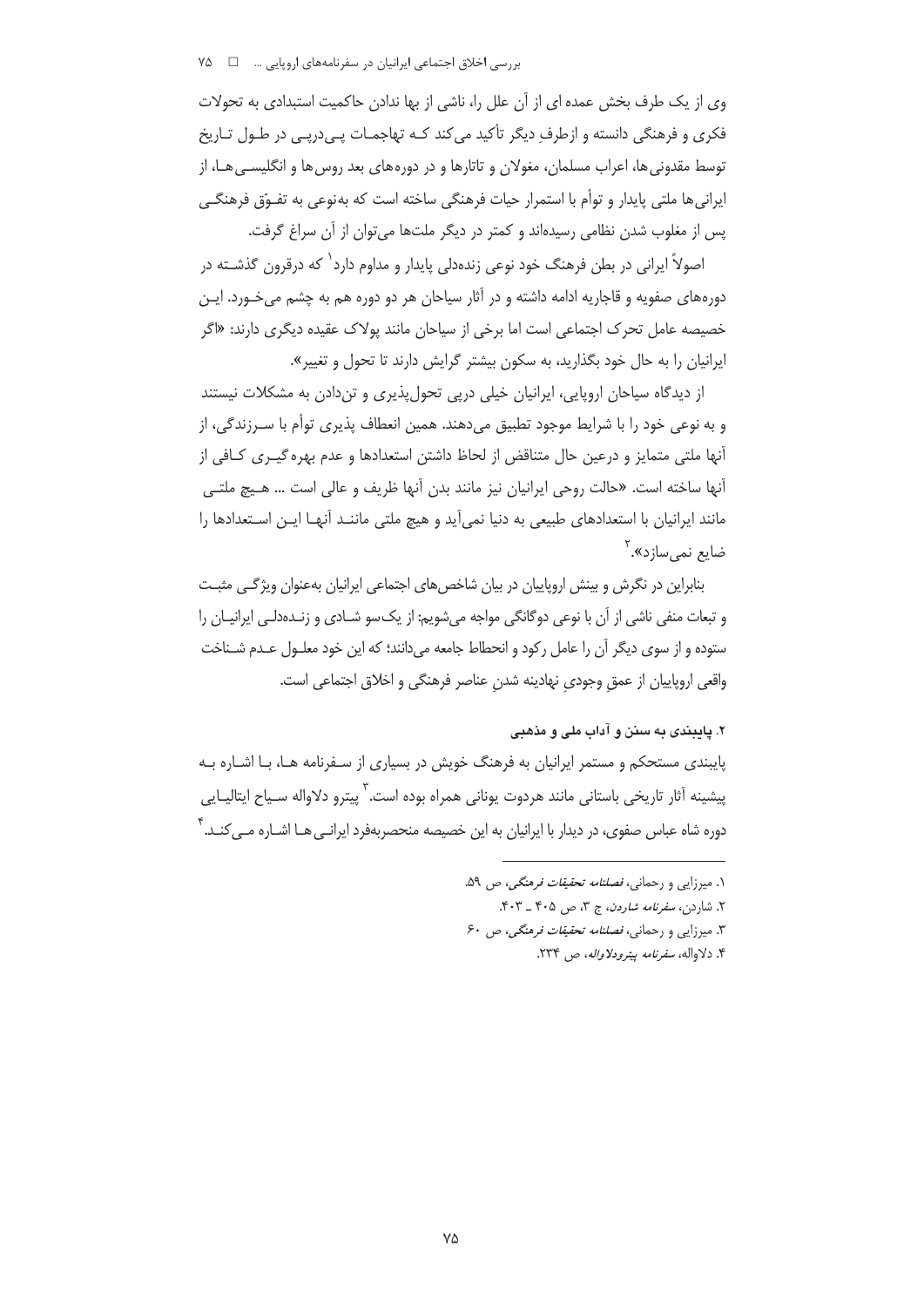۷۶ □ فصلنامه علمي ـ پژوهشي تاريخ فرهنگ و تمدن اسلامي، س ٨، زمستان ۹۶، ش ۲۹

درواقع اکثر سفرنامهنویسان این تداوم را همراه با سنتگرایی و پایبندی بـه رسـوم ملـی و دینـی عنوان کردهاند. «تودههای عظیم مردم به سنن و آداب موروث خود سخت پایبندند.»<sup>۱</sup> در سفرنامه كاررى درباره جشن باستانى نوروز چنين آمده است: «آغاز سال شمسى ايرانيان، نوروز يا نخستين روز بهار است … ایرانیان برای خود و بستگان لباس نو تهیه می کنند، زیرا اینان معتقدند کسی که سال نو را با لباس کهنه آغاز کند از خوشی های سال جدید بی،بهره خواهد ماند …»<sup>۲</sup> و ایـن خـود نشان دهنده اهتمام خاص ایرانیان به زنده نگه داشتن سنن و آداب ملی خویش مے باشـد کـه در طول قرون گذشته به وضوح نمایان بوده است.

سنت «نذر» که به صورت مستمر در تمامی ادوار بعد از اسلام به انحاء مختلـف ادامـه یافتـه است، نه تنها از چشمان تیزبین سیاحان مغفول نمانده بلکه حال و هوای نذر و اعتقاد عمیــق بــه آن در اروپاییان نیز بی تأثیر نبوده است، البته نذوراتی که جنبه علنی و شخصی داشتند ماننـد نـذر غذا و رفتن به اماکن مقدّسه بیشتر جلب توجه می کرده است. هرچند که این گونه امور در زمـان بروز و ظهور مشکلات و بیماری ها و بهخصوص در ایام خاصی مانند ایام محرم، در جامعه مذهبی و پایبند به سنن و آداب ایرانی جلوه بیشتری دارد. «نوع دیگر نذر، اطعام عزاداران حسینی است. براي اداي اين نذر اغلب به هنگام غروب أفتاب بعد از مراسم عـزاداري، بـراي عـزاداران غـذاي نذري اَماده مي *ک*نند و به اَنان شام مي دهند.» <sup>۳</sup>

بی تردید وجود دولت شیعی صفوی که برگزاری این نوع مراسم را برمـیتابیـده، در برگـزاری باشکوه تاسوعا و عاشورا در ماه محرم تأثیرگذار بوده، تا حدی که این مراسم توجه هر بینندهای را به خود جلب می کرده است. مراسمی چون شهادت حضرت علی ﷺ، تاسـوعا و عاشـورا و اربعـین نمود بیشتری پیدا کرده است. دلاواله در توصیف مراسم به اسارت بردن خاندان امـام حسـینﷺ چنین میگوید: «مراسم به شکل حمل نیزههایی بود که با نوارهایی تزیین کـرده بودنـد و یـرچم نامیده می شد؛ و اسب هایی که مزین شده بود و نیز تعدادی شتر حامل کجاوه که در این کجاوهها نوجوان هایی به نشانه خاندان امام در هنگام رفتن به اسارت قرار داده بودند»،<sup>۲</sup> کمیفر در این باره مي نويسد: «زنها ناله و شيون سر مي دادند و مردان سر خود را با تيغ مي شـكافتند و دسـتهـا و

- ۱. شا<sub>د</sub>دن، *سفرنامه شاردن*، ص ۹۶۵.
- ۲. کارری، *سفرنامه کارری*، ص ۱۴۷ ـ ۱۴۶.
- ۳. بروگش، سفرنامه (سفری به دربار صاحبقران)، ص ۲۲۳
	- ۴. دلاواله *سفرنامه پیترودلاواله*، ج ۱، ص ۵۶۲.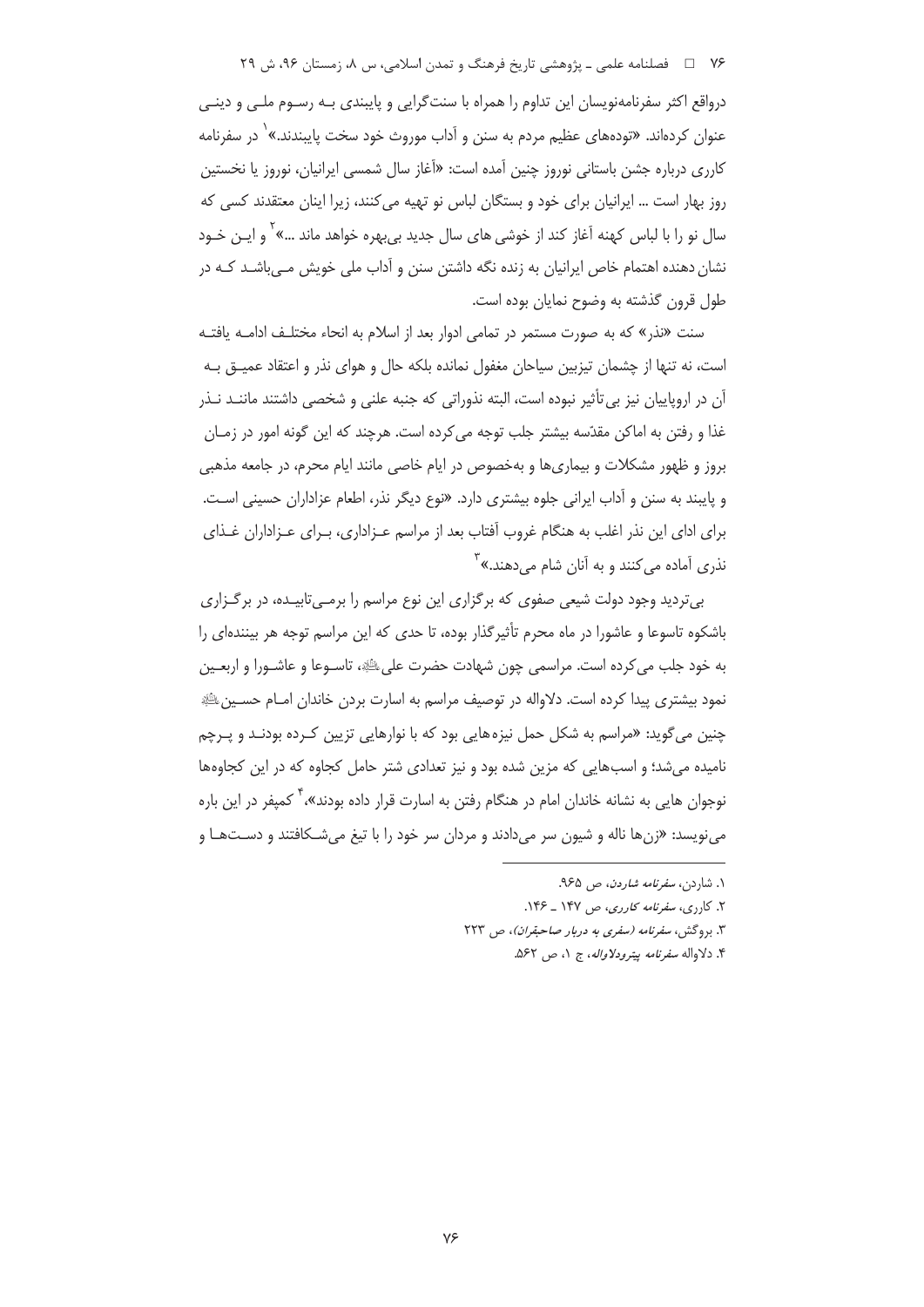سینههای خود را با تیغ می بریدند و خون آن را به سایر قسـمتهـای بـدن خـود مـی،مالیدنـد». <sup>(</sup> اولٹاریوس نیز این مراسم را در اردبیل این گونه توصیف می کند: «در اردبیل در مراسم سوگواری و خواندن مرثیه، شعرا هم شرکت میکردند و شاعری که بهتر بود، مورد تشویق قرار میگرفت».<sup>۲</sup> كميفر درباره مراسم اربعين مي گويد:

ايرانيان روز بيستم صفر را وقف تجديد خاطره متصل شـدن معجـزهآميـز سـر امـام حسين ﷺ به تن او كرده اند؛ زيرا معتقدند كه پس از اين كه سر امــام حســين ﷺ از تن جدا شد، چهل روز دست نخورده و بدون اینکه طعمه حیوانی شود در آنجا مانده و پس از آن در اثر معجزمای به بدن پیوست و به این مراسم «سر و تن» م*ی گ*ویند. <sup>۲</sup>

عزاداری در دوره صفویه دارای دو جنبه حماسی و مذهبی میباشد که دسته های عزادار با راه انداختن دسته هایی و با حرکات موزون و ناموزون و خوانـدن نوحـه و سـردادن شـیون بـه ابـراز احساسات خود می پرداختند و از طرف دیگر شب ها پـای درس موعظـه و پنـد و مطالـب دینـی و اخلاقی می;نشستند. ۲ همچنین در برگزاری مراسم شهادت حضرت علیﷺ به یوشیدن لباس عزا و تکرار مرثیه توسط حضار پرداخته می شود.<sup>۵</sup>

شاردن با حضور در مراسم عاشورا بیان می *کند: «من* در این مراسم حضورداشـتهام و از انبـوه حضار که تنها با اخلاص زیاد ممکن بود گرد آینـد، شـگفت زده شـدهام. ایرانـی هـا نـه تنهـا در یاسداشت سنن ملی مقید بوده بلکه در تکریم و تعظیم شعائر دینی نیز متعبد می باشـند.»<sup>۶</sup> او کــه سالیان متمادی در ایران زندگی کرده می *گ*وید: «آنها نماز و سایر آیـین هـای مـذهبی خـود را در اوقات مقرر و ظاهراً با خلوص نیت به جای میآورند. با ذکر دعاهای فصیح و بلیـغ کـه بـه خـاطر سیردهاند، با ذکر عبارتهای پرحرارت و با ایمان و شور مذهبی، پیوسته دربـارهٔ جـلال و عظمـت خدا موعظه میکنند».<sup>۷</sup> سیاحان اروپایی علی رغم اینکه نـاظرانی دقیـق و آگـاه بودنـد، در برخـی

٧. همان، ج ٣، ص ۴۱۵ \_ ۴۱۳

١. كمپفر، *سفرنامه كمپفر*، ص ١٨١.

٢. اولئاريوس، *سفرنامه*، ص ۴۸۸؛ كاتف، *سفرنامه*، ص ٨١.

۳. کمپفر، *سفرنامه کمپفر*، ص ۱۸۱.

۴. فروغی ابری، «تحقیقی درباره سبک عزاداری صفویه تا قاجار»، *فرهنگ اصفهان*، ش ۲۹ و ۳۰، ص ۳۳.

۵. اولئاريوس، *سفرنامه*، ص ۴۶۲.

ع شاردن، *سفرنامه شاردن*، ج ۹، ص ۵۶ \_ ۵۲.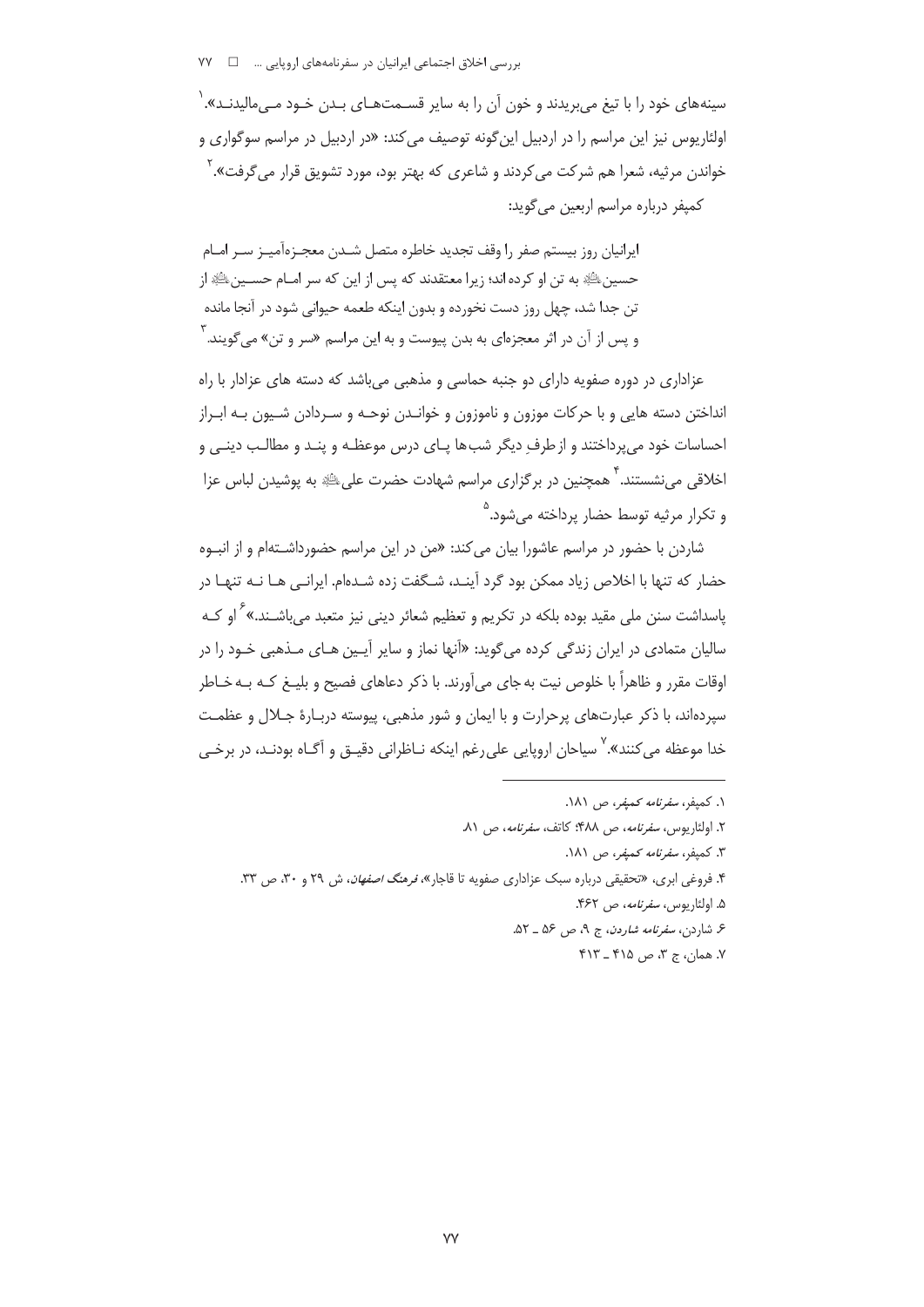۷۸ = ه فصلنامه علمي ـ پژوهشي تاريخ فرهنگ و تمدن اسلامي، س ٨، زمستان ۹۶، ش ۲۹

موارد مطالبی را بیان کردهاند که نشان از عدم شناخت کافی به موضوع مطروحه دارد. دو گوه آ، کشیش و مأمور پرتغالی به دربار شاه عباس، در توصیف مراسم محرم چنین می گوید:

ایرانیان مراسمی دارند که به مراسم عاشورا یا شاه حسین معروف است و مربوط به حسین پسر علی است … ولی بر من معلوم نشد که این ده روز عید اسـت یـا عزا. زیرا دستهای از مردم میخندند و میرقصند و مـیخواننـد و برخـی دیگـر گ به و ناله م*ي ک*نند. <sup>۱</sup>

این کشیش پرتغالی بدون وقوف به شعائر مذهبی، احتمالاً مراسـم تعزیــه و شــبیه خـوانی را مراسم رقص تصور کرده و آن را در تضاد با مراسـم سـوگواری مـی(انـد. از ایـن برداشـت هـای نادرست در آثار سیاحان دوره صفوی بیشتر مشاهده می شود، چرا که اولاً هنوز اروپاییـان شـناخت جامع و کاملی در این زمینه ها نداشتند و ثانیاً برخی از آنها به دلیل ندانستن زبان، قادر بـه ارتبـاط مستقیم با ایرانیان نبودند تا از فلسفه وجودی مراسمات مطلع شوند.

# ۳. مدارا و تساهل ایرانیان با اقلیتهای دینی

روحیه تساهل و تسامح دینی ایرانیان نسبت به دیگـر ادیـان، مـورد توجـه و تحسـین مسـافران اروپایی بود. این مسافران بیشتر پروتستان بوده و از ایـن تسـاهل و بردبـاری دینـی بهـرممنـد و درعین حال دچار شگفتی شده اند.<sup>۲</sup> این همه لطف و مـدارا تـا جـایی پـیش مـی۱٫ود کـه یکـی از کشیشان به نام فرانسیسکو داکوستا (راهب ژزوئیتی فرانسوی در دوره شـاه عبـاس اول) در قــرن ١۶ م. در گزارش به پاپ كلمان هشتم مى گويد: شاه عباس مى خواهد به دين عيسى درآيـد و بـا قدرتهای اروپایی علیه ترکان عثمانی متحد گردد.<sup>۳</sup> ناگفته پیداست این برداشت غلط از یک سـو ناشی از لطف و تکریم بیش از حد شاه صفوی نسبت به مبلغان مسیحی و از سوی دیگر ناشی از عدم اطلاع و آگاهی چنین سیاحانی در امور سیاسی و روابط بینالملل بوده است.

شاردن دلیل این تکریم را اهتمام دین اسلام و تعالیم نبوی در جذب افراد غیرمسلمان میداند:

شریعت محمدﷺ تعلیم میدهد که هدایت کافران کار خیلی پر اجری اسـت و مسلمان بايد با كمال جديت و حميت در اين راه بذل و كوشــش كنــد؛ ولــي در

١. دوگوه آ، *سفرنامه*، ص ٧۵، به نقل از فلسفي، *زندگاني شاه عباس اول*، ج ٣، ص ٩.

۲. شیبانی، سفر *ا*روپاییا*ن به ایران*، ص ۷۶.

۳. نویسنده نامعلوم، *تاریخ کشیشان کرملی در ایران*، به نقل از: جوادی، *ایران از دیده سیاحان اروپایی*، ص ۸۰.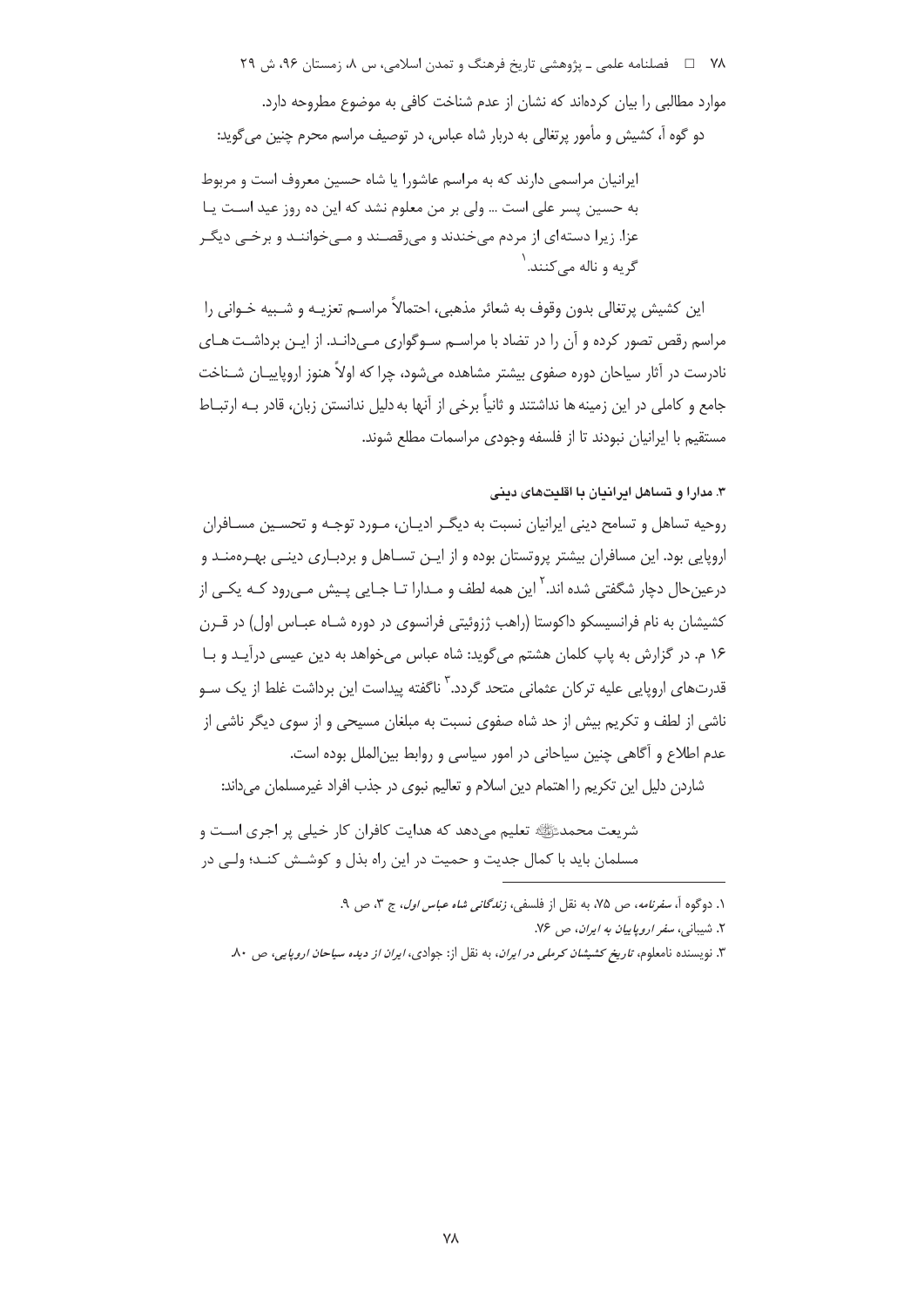این طریق نباید به جبر و زور متوسل گردید و به شرط این که کـافران خـراج و جزیه ای را که بر آن بسته شده است، بپردازند باید عدالت را رعایت نمود و با مردمی و انسانیت با آنان رفتار کرد.<sup>۱</sup>

ايرانيان على رغم اختلافات ديني و داشتن عـرق مـذهبي، هـيچ گـاه بـه نـام ديـن متعـرض اقلیت های دینی و مهمانان اروپایی خود نشده اند و نه تنها آنهـا را مـورد آزار قـرار ندادنـد، بلکـه تکریم هم کردهاند که مورد تحسین سیاحان قرارگرفته است. شاردن در این مورد می گوید:

آنچه بیش از هر چیز در میان عادات و آداب ایرانیان، ستایش را شایسته اسـت، انسان دوستی و مردمی آنان در حق بیگانگــان اســت، پــذیرایی و اقبــالی کــه از بیگانگان میکنند و حمایتی که درباره آنان دارند، مهمان نوازی آنان نسبت بـه همه مردم، بردباري و وسعت نظر آنان در قبال مذاهبي كه خود ناحق و كاذبش مي شمارند و حتى منفورش مى دارند، همه درخور مدح است. <sup>۲</sup>

البته توجه به مسیحیان بیش از دیگر اقلیت ها موردتوجه دربار ایران بوده است که از دلایـل آن جلب نظر اروپاییان برای مقابله با عثمانی ها بوده است، تا حدی که نـبض اقتصـاد و تجـارت دولـت صفوی بیشتر در اختیار ارمنی ها بود که موردتوجه خاص شاهان صفوی بهویژه شاه عباس بودهاند.

البته در این زمینه محدودیتهایی نیز ب راسـاس چـارچوب اعتقـادات ماننـد ممنوعیـت ورود غیرمسلمانان به اماکن مذهبی و مقدس وجود داشـت، ولـی افـراد زیرکـی همچـون شـاردن بـا لطايفالحيلي موفق به رفع اين محدوديت ها مي شدند. «من با يوشيدن لباس ايراني و اسـتفاده از زبان فارسی هر اندازه که میل داشتم به سایر اماکن مذهبی ایــران مــی(فـتم».<sup>۲</sup> البتــه در عصــر صفوی که هنوز نیات اصلی برخی از کشورهای اروپایی و به تبع آن مأمورین آنها بـرای ایرانیـان مشخص و مبرهن نبود، طبیعتاً واکنش تندی نسبت به سیاحان هم دیده نمیشد و با وجود عمـق اعتقادی ایرانیان، در زمینهٔ تبلیغ مسیونرهای مذهبی، احساس خطری نمی شد و باتوجه به نگـرش فوق، اغلب شاهد رفتاري توأم با احترام و تساهل و تسامح نسبت به اروپاييان هستيم.

۴. آداب ورود به اماکن مذهبی مشهد مقدس از اماکن مذهبی بسیار مهم ایران است. مشهد زیارتگاه ایرانیـان اسـت؛ و شـهری

۱. شا<sub>ز</sub>دن، *سفرنامه شاردن،* ج ۲، ص ۳۰۶ ۲. همان، ص ۱۰۱ ۳. همان، ج ۸، ص ۲۲۹.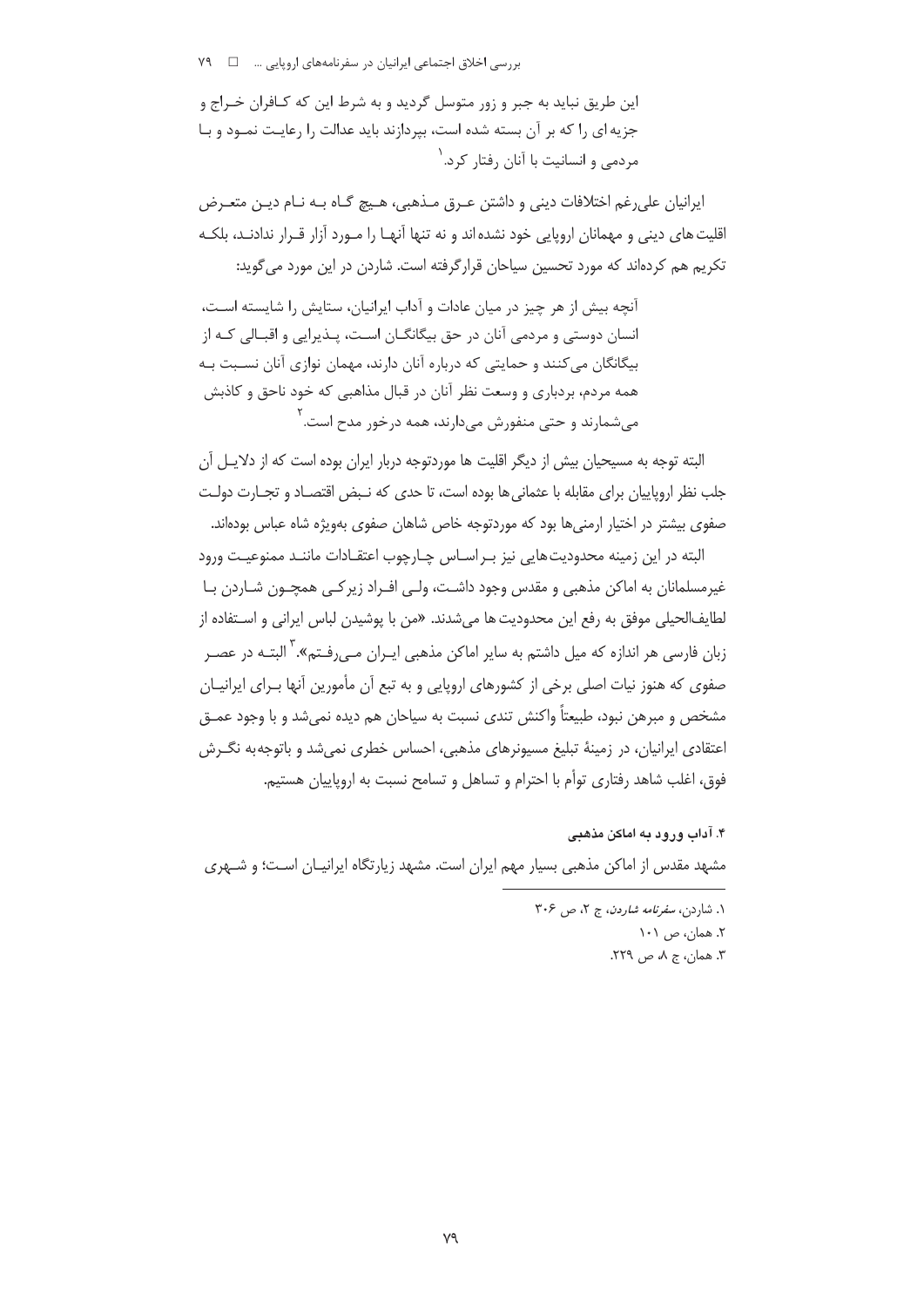۸۰ فصلنامه علمي ـ پژوهشي تاريخ فرهنگ و تمدن اسلامي، س ۸، زمستان ۹۶، ش ۲۹

بسیار غنی می باشد. شاه عباس چون نمی خواست رعایایش یـول خـود را از مملکـت خـارج و در قلمرو حکومت عثمانی خرج کنند، تلاش کرد آنها را از رفتن به مکه منصرف کرده و به رعایایش عشق و ارادت تمام به امام رضاء الله را که یکی از دوازده امام ایرانیان میباشـد و در مشـهد مـدفون است، القاء کند. شاه عباس با منتشر ساختن معجزات و مکرمات بی شماری که در برابر قبر حضـرت رضاطَّةِ اتفاق مي افتاد، آستان مقدَّس امام هشتم الله دا معـروف و مشــهور ســاخت. عــده زيــادي از نابینایان به روی قبر حضرت رضاﷺ چشم میگشودند و بینایی ازدست رفته خود را باز می یافتند. ٰ

از دید سیاجان، رفتن به اماکن مقدس علاوه بر جنبه دینے، جنبـه سیاسـی و اقتصـادی هــم داشت و در این زمینه رقابت بین ایران و عثمانی بی تأثیر نبود. «ایرانیان معابد و مساجد بسـیاری دارند که آنها را دو قسمت می کنند: یکی مخصوص مردان و دیگری مخصوص زنان. زنان هرگز خودشان را نشان نمیدهند … هر روز سهبار \_ پیش از طلوع آفتاب و هنگام ظهر و غروب \_ یکی از روحانیون آنها این کلمات عربی را به آواز میگوید: الله اکبـر …، مـوقعی کـه آنهـا بـه مسـجد می,روند، کفش های خود را بیرون می]ورند.<sup>۲</sup> از دیدگاه شاردن، ایرانیان عقیده دارنـد کـه ادعیـه و اذکار تمام افراد انسانی نیکو و ثمربخش می باشد و حتی هنگام بیماری و احسـاس بـه مقدسـین مذاهب مختلف التجا مي جويند و اين حقيقتي است كه من هزار بار مشاهده كردم و اين نكتـه را من ناشي از اصول مذهبي آنان ميدانم، اين حقيقت به نظرم نتيجه اخــلاق نــرم و ملايــم ايـــن خلق است که بالطبع مخالف مشاجــره و وحش*ی گ*ری هستند.»<sup>۳</sup> نگرش سیاحان اروپــایی در ایــن زمینه قابل تحسین است. آنها در عین وقوف به زمینه هـای اعتقـادی، متـذکر تبعـات سیاسـی و اقتصادی زیارت اماکن مقدسه شده و کاملاً به این امر اذعان دارند که رقابت سیاسـی صـفویه و عثمانی منتهی به سوءاستفاده عثمانی از در اختیار گرفتن امـاکن دینـی و مـذهبی شـده، شـاهان صفوی را به ناچار مجبور به اتخاذ تصمیماتی مبنی بر نگاه به درون نمـوده کـه بـر ایـن اسـاس، یادشاهان صفوی ایرانیان را تشویق به زیارت اماکن مذهبی داخل کشور کردهاند.

۵. مهمان نوازی و آراستگی ایرانیان

شاردن در سفرنامه خود که دایرةالمعارف کاملی راجع به ایران و ایرانی است، درباره مهمــانداری

١. سانسون، *سفرنامه سانسون*، ص ٢٠١، كميفر، *سفرنامه كميفر، ص ١٧٨.* 

٢. دربایل، *ایتر پرسیکوم، ص ۵*۷ ـ ۵۸.

۳. شاردن، *سفرنامه شاردن*، ج ۴، ص ۱۴۸.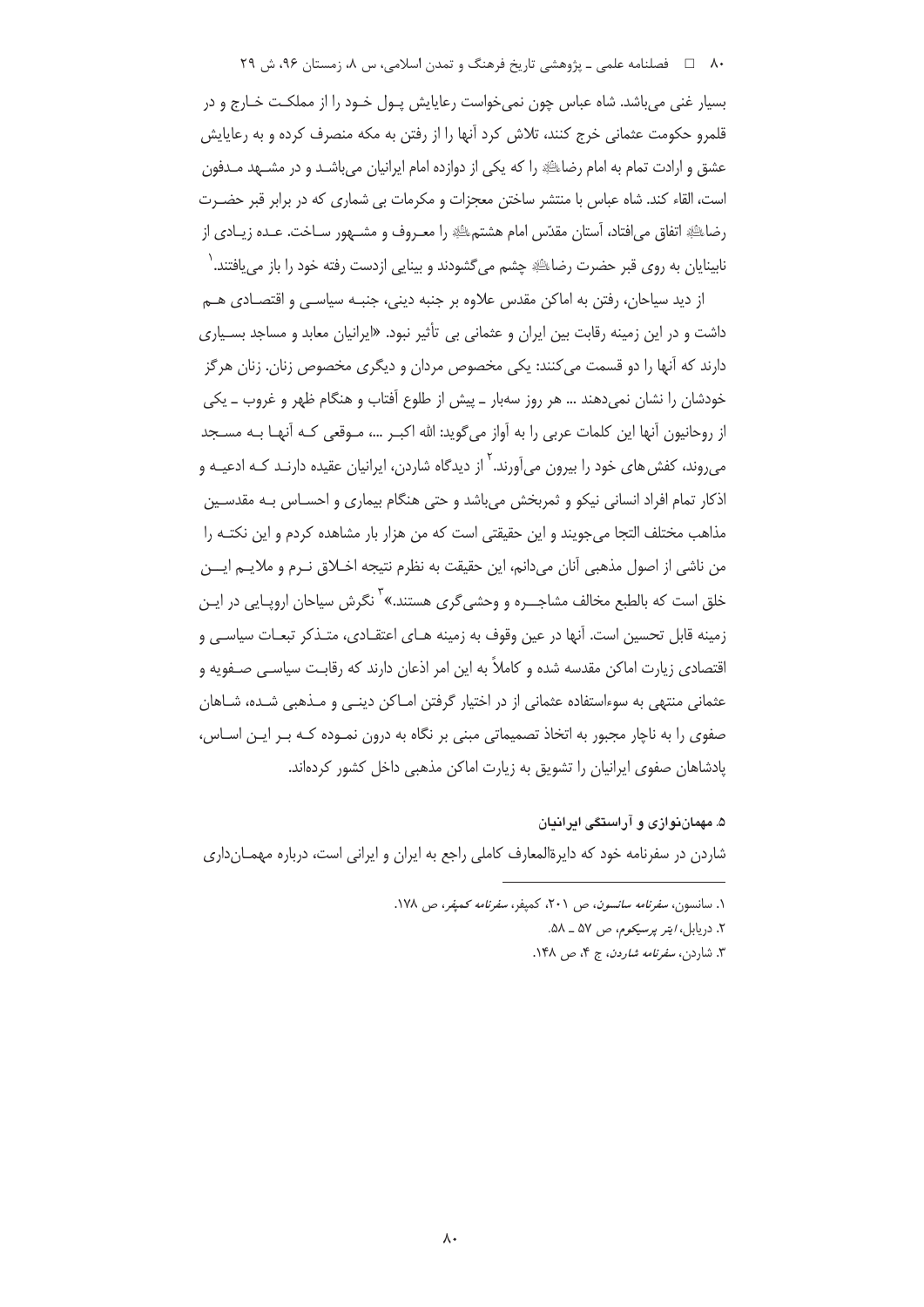و مهمان نوازی و نحوه اکرام آنها به تفصیل موارد متعددی بیـان مـی کنـد: «گرچـه طبعـاً دارای صفات انسانیت، مهمان نوازی، رحم و مروت و سایر احساسـات مـی باشـند و مادیـات را تحقیـر و تقبیح می کنند، این فرصت را هم از دست نمی دهند که خود را بهتر از آنچه هستند نشــان دهنــد. اگر کسی آنها را یکبار طی ملاقات یا سفری ببیند آنان را بهترین مردم عال<u>م می ی</u>ابد». <sup>(</sup>

ایشان همچنین ایرانیان را متمدن ترین مردم مشرق زمین و خوش خلــق تــرین مــردم جهــان می داند و البته او دیدگاه ایرانیان نسبت به چگونگی احترام بین اروپاییان را قابل درک نمـی دانـد، به اعتقاد شاردن، بعضی از رسوم و آداب بین اروپاییان از دید ایرانیان مضـحک و خـارج از شـأن آنها است. «آنها تا حد امکان خوش مشرب، گرم، صمیمی، آرام و متین هستند و به هنگام دیدار و ملاقات یکدیگر از تعارفات درخور و شایسته دریغ نمیeرزند. دو مورد از رفتار ما بـه نظـر ایشــان نامعقول و مضحک می نماید: نخست: مباحثه کردن برای مجاب نمودن دیگـری، دوم: برداشـتن کلاه برای نشان دادن احترام به یک فرد محترم. در نظر ایرانیان، چنـین رفتارهـایی بـی<رمتـی آشکاری به شمار میآید و فقط در میان دوستان نزدیک یا برای اشخاص زیردست مجاز است.»<sup>۲</sup>

در کنار توجه ویژه به طرز معاشرت، وضع ظاهر و تجملات زندگی ایرانیان نیز همیشه مطمح نظر سیاحان اروپایی بوده است. شاردن در این خصـوص بـیش از دیگـران توجـه کـرده اسـت و همیشه تجمل و ظرافت بیش از حد در زندگی ایرانی و اهمیت خاصبی کـه بـرای آن در تمـامی وسایل و ظاهر خود قائل بودند، آنها را به تعجب مـی|نـداخت. «زنـان جقـه هـایی از گوهرهـایی گوناگون، بر سرزده و آن را در نوار بالای پیشانی خود جـای داده بودنـد … آن زنـان رشـته ای از مروارید، از زیر گوش تا زیر زنخدان آویخته … دست بندها و بازوبندهای جواهرنشـان بـه دسـت کرده بودند که تا دو و گاهی سه انگشت یهنا داشت».<sup>۳</sup>

البته در کنار این اعجاب می توان به دقت و جزئی نگری و تیزهوشی این سیاحان اروپایی یے برد که به تمامی زوایای پیدا و پنهان زندگی اجتماعی ایرانی ها توجه داشته انـد کـه ایـن خـود از عوامل ارزشمند بودن سـفرنامه بـهعنـوان یکـی از منـابع دسـت اول تـاریخی مـی،باشـد کـه در اعتبارسنجي منابع تاريخي حائز اهميت است. شاردن در مقام مقايســه بــه توصـيف وضـع ظــاهر مسلمان با غیرمسلمان ایرانی می یردازد. «من هیچ چیز به اندازه آنان بی ملاطفت و یـا دور از ادب

١. همان، ص ۴۱۵ \_ ۴۱۳. ۲. همان، ص ۴۱۸ ـ ۴۱۵. ۳. همان، ص ۱۴ \_ ۱۳.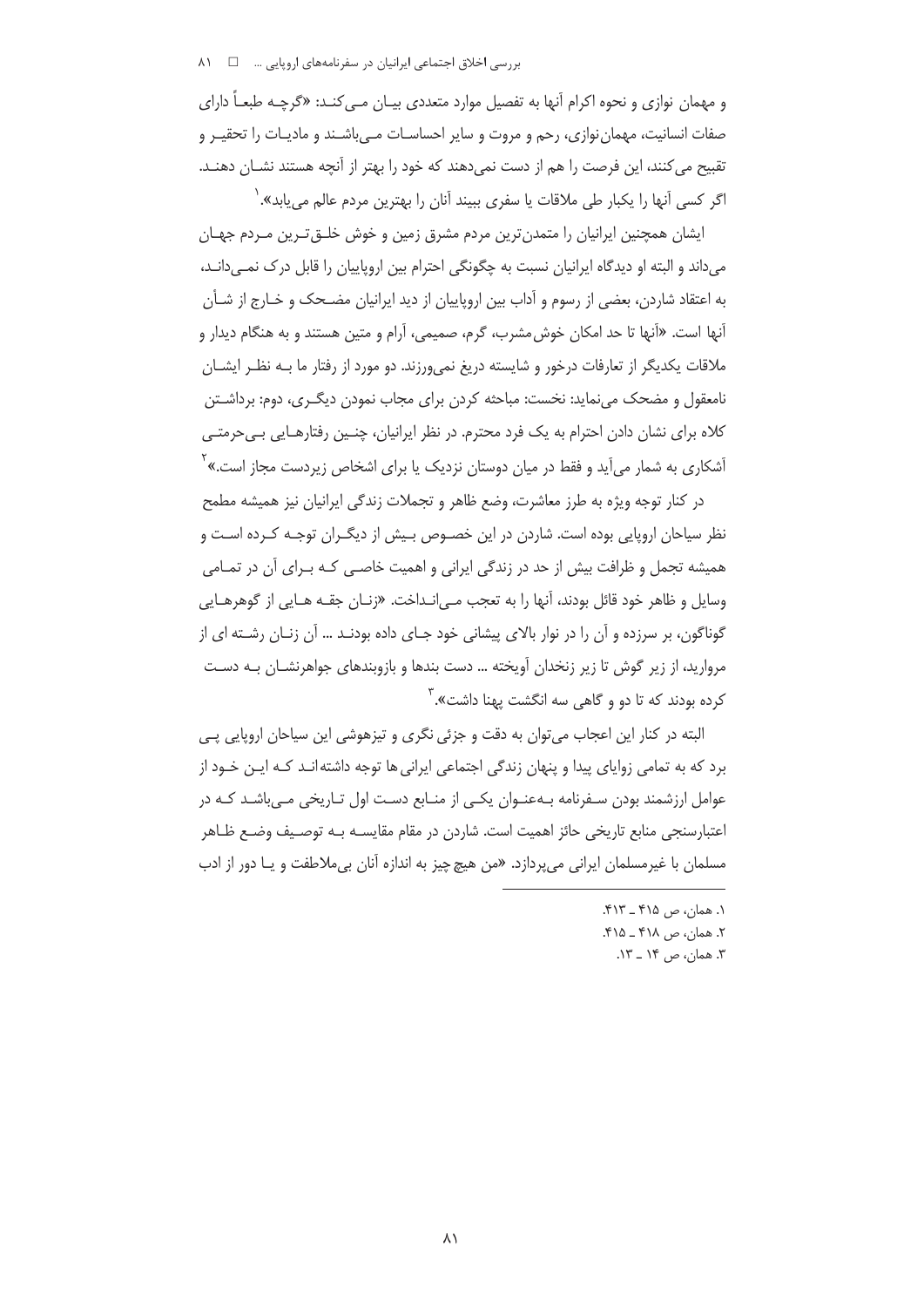۸۲ فصلنامه علمي ـ پژوهشي تاريخ فرهنگ و تمدن اسلامي، س ۸، زمستان ۹۶، ش ۲۹

و خوش محضري نديدهام … به همان اندازه كه گبران، چه زن و چه مرد به آداب و رفتار بي اعتنا و در لباس پوشیدن دور از پاکیزگی و برازنـدگی هسـتند، وضـع هیئـت و شـیوه لبـاس پوشـیدن ایرانیان ظریف و پسندیده است.»<sup>۱</sup> نتیجه *گ*یری شاردن در این زمینه را به میزان اهمیـت ادیــان و مذاهب به مقوله بهداشت فردي مي توان نسبت داد كه اسلام در زمينهٔ وضع ظـاهري و بهداشـت توصیههای اکیدی را مطرح می کند.

## ۶. روحیه محافظهکاری

داشتن روحیه محافظه کاری، که در آثار سیاحان اروپایی خودنمایی کرده، از سـویی باعـث نـوعی نگاه خاص و به تبع آن قضاوتی عجولانه و غیرمنصفانه و کینه توزانه نسبت به شخصیت ایرانے شده است و بدون توجه به ریشههای این عارضه فقط به سرزنش آن پرداختهاند و از سوی دیگ ر در بسیاری از موارد، این قضاوت سطحی آنها را دچار تناقض گویی و عدم درک صحیح از فرهنگ ایرانی کرده است. بنابراین نگرش اروپایی به شخصیت ایرانی این است که در عین پایبنـدی بـه سنت و آداب کهن و اقناع به وضع موجود و عـدم تغییـر و تحـول در وضـع زنـدگی، آنهـا را بـه محافظه کاری شدید در همه شئون اجتماعی متهم می کند. این محافظه کاری را می توان به دلیـل پایبندی عمیق و شدید به آداب و رسوم خود، وجود حاکمیت اسـتبدادی و عـدم امنیـت روانـی و اجتماعی دانست. این گرایش محافظه کارانه بهنوعی در اکثر سفرنامهها منعکس و بازتـاب داشـته است، شاردن فرانسوی در دوره صفویه عمدتاً از این محافظه کاری ایرانیان یاد می کند.<sup>۲</sup>

البته بعدها شاهد نوعي تغيير در نگاه سياحان اروپايي \_ البته تغييرات جزئي در دوره قاجاريه ـــ هســتيم. کمیفر آلمانی به این مسئله اشاره می کند ولی معتقد است این تلاش ها اندک و محدود می باشد. <sup>۳</sup>

سیاحان اروپایی محافظه کاری ایرانیان را به نوعی زیر کـی و نبـوغ و اسـتعداد خـاص آنهـا در شرایط خاص سیاسی و اجتماعی میدانند که معمولاً در شرایط بیثباتی و مرگ ناگهانی پادشاه و یا تغییر یک سلسله و یا حملات خارجی خود را نشان میدهد. درواقع ایرانیان به سهولت شـرایط سخت و مشکلات و مصائب پیش آمده را به سرنوشت الهی گره زده اند. شاردن می گوید: «آینـده را به دست تقدیر و سرنوشت می سیارند. سخت بر این باورند که سرنوشـت تغییرنایــذیر اسـت». <sup>۲</sup>

- ١. همان، ص ٧٧. ٢. همان، ص ٩۶٧. ٣. كميفر، *سفرنامه كميفر*، ص ٧٣.
- ۴. شاردن، *سفرنامه شاردن*، ص ۴۰۵.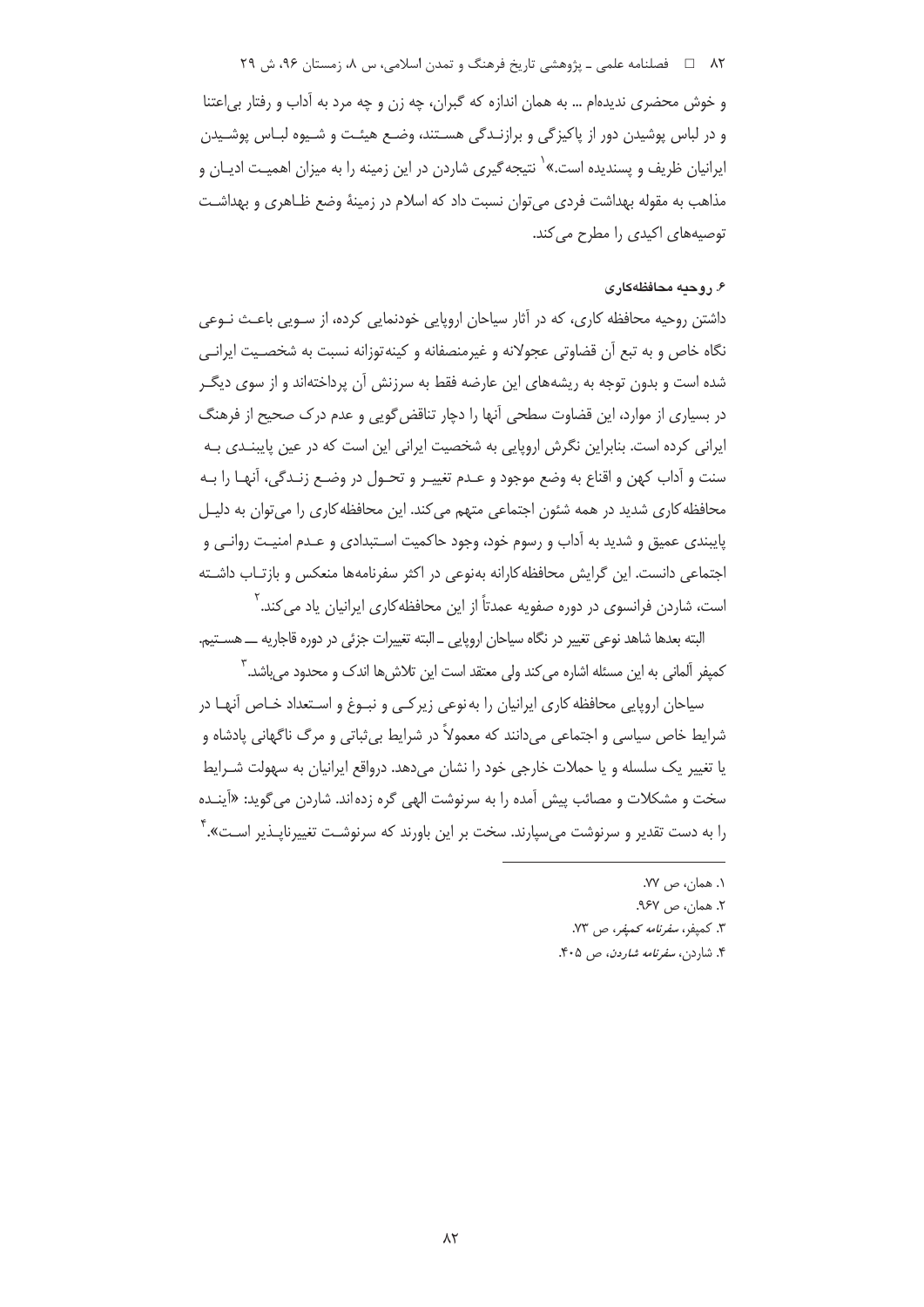این وضعیت و شرایط را نه فقط در دوره صفویه بلکه در دوره قاجاریه هــم مشــاهده مــی کنــیم و سیاحان اروپایی آن را از سویی نوعی توجیه در روحیه فرهنگی خاص ایرانی و از سوی دیگر یکی از عوامل مانع نیروهای پویا و فعال در زندگی فرهنگی و اجتماعی ایرانیـان مـیcاننـد.<sup>\</sup> ازایـن رو گوبینو (سیاح دوره قاجار)، نوعی فلسفه خاص که ناشی از زندگی کردن در یک کشور استبداد زده و شکست خورده ـ در تقابل خارجی علی الخصوص در دوره قاجار ـ را پشــتوانه ایــن تقــدیر گرایی ایرانیان معرفی می کند: «من در هیچ یک از نقاط جهان ملتی را ندیدم که از لحاظ کنار آمـدن بــا مشکلات زندگی به قدر ایرانیان فیلسوف مشرب باشند، و دشواری های جهان را به دیده حقـارت بنگرند و اغلب ایام زندگی را صرف تفریح و در صورت امکان صرف تعیش نمایند».<sup>۲</sup>

درواقع معرفت بر این احوال و شناخت نگاه اروپاییان، خاصه کسانی که مبادرت به نوشتن این احوال و مشخصات فكرى، فرهنگى و اجتماعى ايرانيان كرده اند، مى تواند مـا را بـه نكـات جديـدى رهنمون سازد. بنا بر تحلیل سفرنامه ها، علل بسیاری از رفتارهای ایرانیان، نوع جهان بینی و متفـاوت دیدن زندگی مادی از زندگی حقیقی و شرایط خاص سیاسی و اجتماعی حاکم بر جامعه است.

این روحیات و حالات ایرانی اعم از تسلیم و رضا، بیشتر ناشی از شرایط سیاسـی و اجتمـاعی حاکم بر جامعه است تا نگاه فلسفی و جهان بینی آن؛ امّا در بررسی سفرنامهنویسان، عمدتاً به ابراز علل و عوامل فلسفی و نوع جهان بینی ایرانی پرداخته می شود و معتقدند که اراده ایرانی بـیش از همه، در جهت حفظ وضع موجود و منافع خویش اسـت … دائمـاً در یــی نــاآرامی۵هـای پیرامــون، فلسفه زندگی او را به جایی می رساند که تنها حق باقی مانده از شرایط خاص سیاسی و اجتمـاعی و اقتصادی خود، یعنی حق حیات را از دست ندهد.<sup>۳</sup>

شرایط و وضعیت خاص سیاسی و اجتماعی حاکم بر جامعه ایرانی در کنار تأثیرپذیری از ایـن نوع از جهان بيني انفعالي، او را به عنصري تودار، متكلف و پيچيده و مرموز در روابـط اجتمـاعي و آموزههای فرهنگی تبدیل کرده، به حدی که این پیچیدگی فوق العـاده در آداب ایرانیـان مشـهود است. ازنظر بسیاری از سفرنامهنویسان، رسوم و آداب و تعارفات زیـاد در زنـدگی ایرانیـان عمـدتاً برای حفظ بقاء و جلوگیری از دفع خطر احتمالی است.<sup>۴</sup> چراکه ایرانی همیشه خـود را در م*عــر*ض

- ۳. داگلاس، سرزمین شگفت نگیز و مردمی مهربان و دوست داشتنی، ص ۲۲۳.
	- ۴. تاورنیه، *سفرنامه تاورنیه*، ص ۵۷۱.

١. گوينه، سه سال در ايران، ص ١۵١.

٢. همان، ص ۶۱.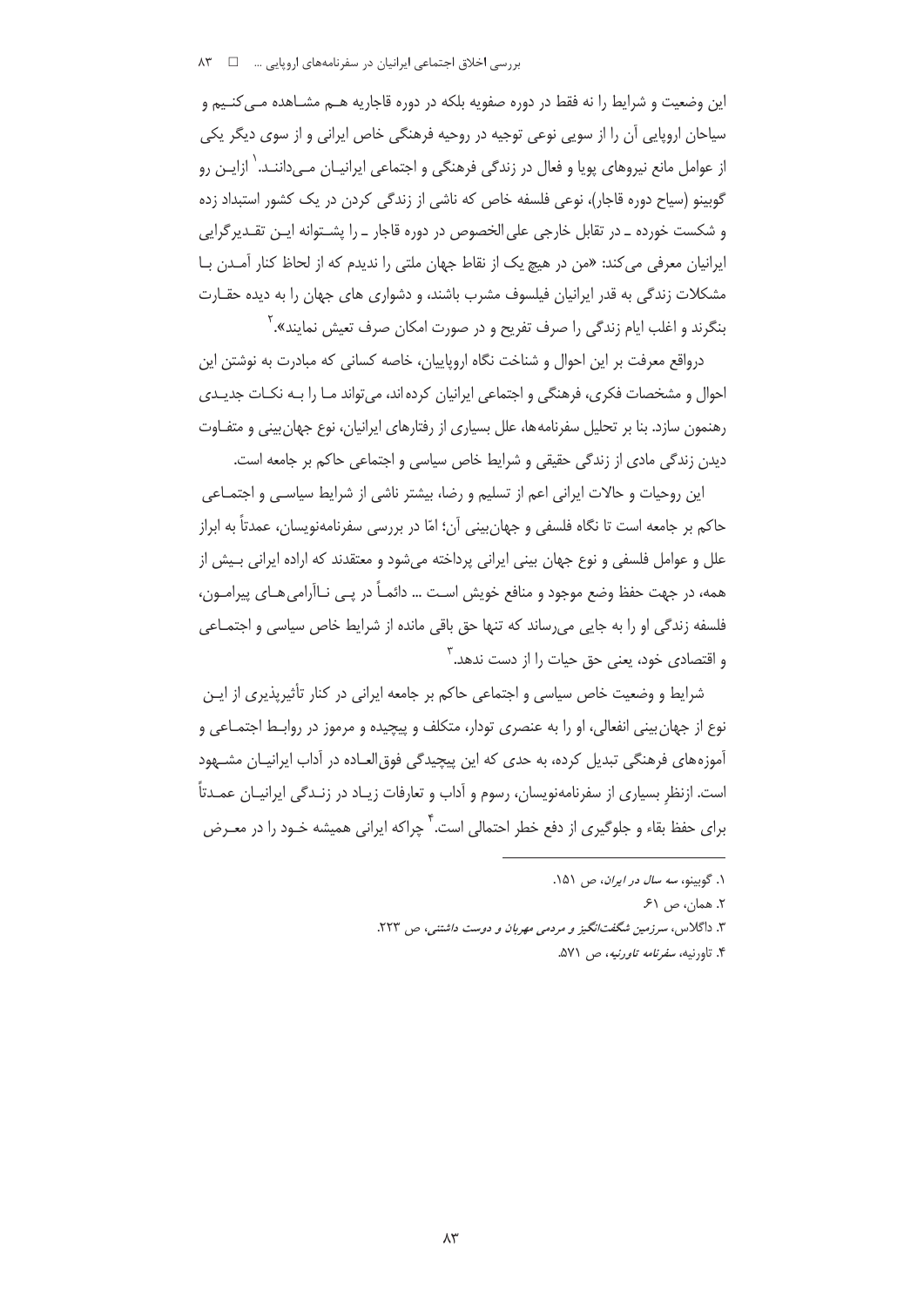۸۴ فصلنامه علمی ـ یژوهشی تاریخ فرهنگ و تمدن اسلامی، س ۸، زمستان ۹۶، ش ۲۹ تهدید می دید و ممکن بود با کوچک ترین دستوری بدون بررسی و اثبات جرم، جان و مالش را از دست ىدھد. ٰ

> کاستے های اخلاقی ایرانیان از منظر سیاجان اروپایی ۱. تضاد و تعارض شخصیتی

دو وجهی بودن شخصیت ایرانیان و تضاد درون و برون این شخصیت آرام و مسالمت جو، از دیگر خصوصیات اجتماعی و فرهنگی ایرانیان است. «در ایران، ظاهر آدمی حاکی از طبع متباینی است که در اوست».<sup>۲</sup> این حالت و ویژگی شخصـیت ایرانیـان، ناشـی از تضـاد فضـای بیـرون و درون زندگی اوست، ایرانی در محیط اجتماعی، همیشه تحت سیطره حاکمیت استبدادی بوده که طبعـاً هيچ گونه حقي \_ اعم از سياسي، اجتماعي و فرهنگي و حتّى حق حيات \_ براي افراد قائل نبود.

ایرانی همیشه در طول زندگی اش با نوعی از ناامنی فردی و اجتماعی مواجه بـوده اسـت کـه نتيجه اَن فقر و اَشفتگي و بي نظمي مي باشد <sup>۳</sup>و همين امر، مورد توجّه بسياري از سفرنامه نويسان از جمله پیترو دلاواله، شاردن و … در عصر صفوی و اورسل، بلوشر و … در دوره قاجار بوده است. شاردن عموماً دیدی نقادانه به حکومت صـفوی داشـته اسـت، از دیـد او علــل بــه وجـود آمــدن حکومتهای استبدادی همچون صفویه، هم نتیجه ساختار و ریشههای حکومت است و هم ریشه در مباحث جامعهشناسی و نیز در مبانی روان شناسی اجتماعی دارد.<sup>۴</sup> آنها عموماً اسـتبداد را عامــل این تعارض شخصیتی معرفی کردہانـد. در دورہ قاجاریـه عــلاوہ بـر عامــل فـوق، مــی تـوان بـه تجربههای مکرر شکست از بیگانگان ـ به خصوص جنگ@ای ایـران و روسـیه در دوره فتحعلـی شاه و جدا شدن منطقه قفقاز از ایران که بهنوعی سرخوردگی اجتماعی در میان جامعه ایجاد کرده بود \_ نیز اشاره کرد. به گونهای که هیچ کس در برخورد با این هیولای نابودگر اجتماعی، احسـاس امنیت نداشته است و هر آن منتظر سرنوشت شومی برای خود، خانواده و دارایی اش بود و چه بسـا افرادی یا کوچک ترین سوءظن سلطان یا حاکم، هستی خود را از دست می دادند. بلوشر آلمانی در اواخر قاجار در سفرنامهاش «وقایع سی سال تاریخ ایران، از قتل ناصرالدین شاه تا روی کار آمدن

۱ شاردن، *سفرنامه شاردن*، ج ۸، ص ۱۵۴.

٢. همان، ص ٣٧.

۳. انه، *اوراق ایرانی،* ص ۵۱۵۱.

۴. کحیاف و مؤمنے ، «تأثیر ناهشیار جمعی در استبداد حکومت صفویه از دیدگاه شاردن»، *محله بژوهش های تاریخی ایران و اسلام*، ش ۱۰، ص ۲۴.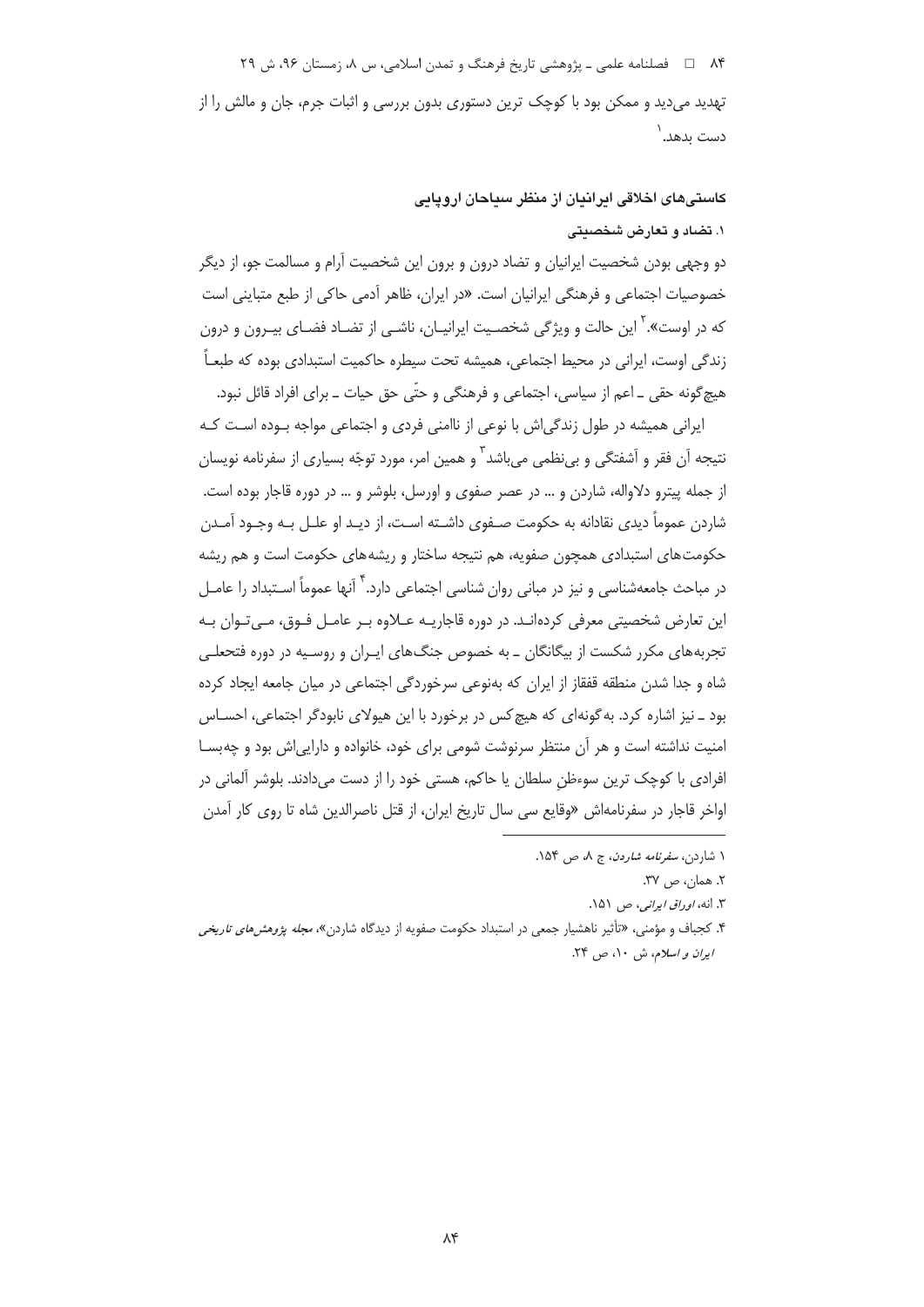رضاشاه پهلوی» را بیان می کند. «افکار من با نگرانی متوجه مخاطرات ناشی از دیکتـاتوری شـد که دستمایهاش ترور و آدمکشی است و بر صغیر و کبیر رحم نخواهد کرد».<sup>۱</sup>

این استبداد و دیکتاتوری و آدمکشی حتی در بعضی از مواقع شامل نزدیکـان و افـراد خاصـه شاه نیز می شد، به نحوی که کشتهشدن صفی میرزا فرزند ارشد شاهعباس به دست خود و رضـاقلی میرزا فرزند نادر و کشتهشدن بسیاری از وزرا از دوره صفویه تا قاجاریه، نمونههـای عینـی از ایـن واقعیت هستند. اشخاص پرچستهای همچون امامقلی خیان، سیردار فیاتح صیفوی کیه پیه دسیت شاهصفی کشته شد و نیز قتل قائممقامفراهانی و امیرکبیر در دوره قاجار، نمونـه هـای دیگـری از این شرایط حاکم بر جامعهای می باشد که بهنوعی احساس عدم امنیت در فضای عمـومی جامعـه دامن میزد و لذا به تعبیر سفرنامه نویسان، زندگی ایرانی همیشه به تار مـویی بنـد اسـت و حـق زندگی او همیشه تابع قدرت و زور اس*ت.* <sup>۲</sup>

همین عامل باعث می شود که ایرانبی از یـک طـرف بـا نگــاه بــه گذشــته و یـادآوری خـاطره شکوهمند گذشته و باستانی دچار نوعی غرور و تکبّر ملی گردد و ازطرف دیگـر بـاتوجـهبـه شـرایط موجود در جامعه، بهنوعی به حفظ بقای خویش بیاندیشد و برای در امان ماندن از خطـرات احتمـالی جاني و مالي همواره دعاگو و ثناگوي قدرتهاي حاكم باشد و بهنوعي به تملق و چاپلوسي بپردازد. آ

ایرانی علی رغم خصوصیات برجسـته و قابـل تقـدیر درونـی ماننـد سرشـار از روحیـه اعتمـاد و فداکاری و استیفای حقوق خود، مجبور بـه رعایـت گونـه ای متفـاوت از اخـلاق مـی باشـد. از دیـد سفرنامهنویسان هیچگاه نمی توان از روی ظاهر، پی به باطن ایرانی برد و چهبسا در پشت چهـره آرام و مسالمت آمیز ایرانی، کوهی از خشم و نفرت باشد که به موقع به هیجان آمده و واکنش دیگری در یی داشته باشد. ایرانی می تواند به مقدار زیاد عواطف و هیجانات خود را مکتـوم نمایـد. از چهـرەاش هیچ معلوم نیست که درونش چه می گذرد. همه آنها مانند لـوح سـفیدی هسـتند. ایرانـی مـی توانـد مدتها خشم و ناراحتی خود را مکتوم کند تا لحظه مناسب برای تصفیه حساب و انتقام فرابرسد. ۳

به تعبير أنها إيرانيان نوعي ظاهر زيبا و يسنديده و باطني مرموز و تودار داشـته انـد و محـال اسـت شخصي بتواند به گفته آنها اعتماد كند، زيرا هرچه مي گويند غير از آن است كه فكر مي كننــد و هرچــه

- ١. بلوشر، *سفرنامه بلوشر، ص ٣٢٧*.
- ۲. موریه، حاجی بابای *اصفهانی،* ص ۸۴.
	- ۳. انه، *او داق ایرانبی*، ص ۳۶.
	- ۴. كميفر، *سفرنامه كميفر، ص ۱۹۹.*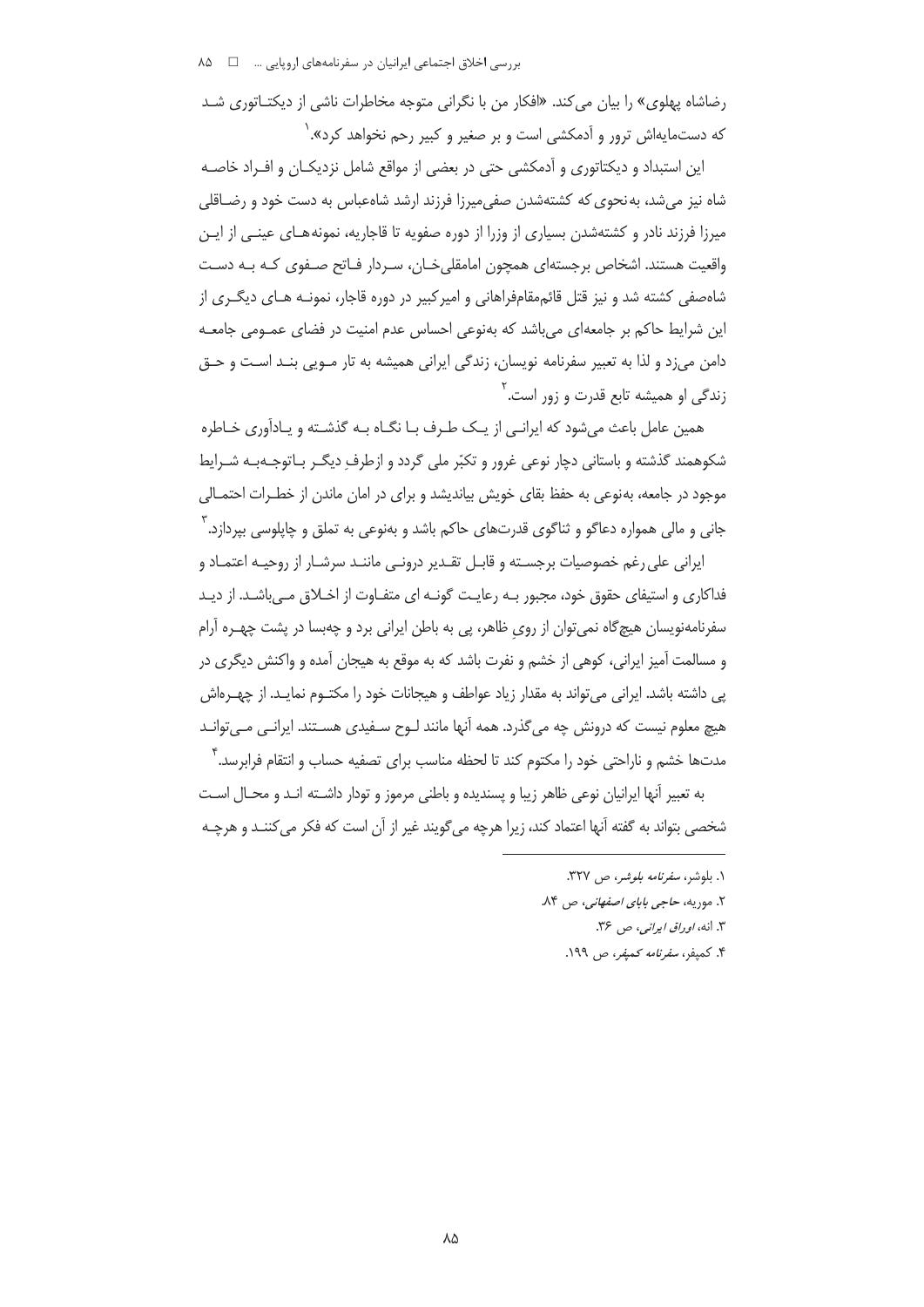۸۶ = د فصلنامه علمی ـ یژوهشی تاریخ فرهنگ و تمدن اسلامی، س ۸، زمستان ۹۶، ش ۲۹

فكر مى كنند غير از گفتار آنهاست.<sup>'</sup> لذا حاكم شدن اين شرايط، نوعى بديينى و عدم اعتماد به ديگران را در میان ایرانیان ایجاد کرده است. البته این خویشتنداری ایرانیان، علاوه بر ریشه سیاسی و اجتماعی، تا حدی به مبانی دینی و اعتقادی نیز برمی گردد که از چشم اکثر سیاحان اروپایی مغفول مانده است.

# ۲. گذشتهگرامی، گذران وقت و عدم آمندهنگری

ایرانی برای جبران مافات در قرون گذشته ــ که بخشی از آن حاصل شکست هـای یـی(ریـی خـارجی به ویژه در دوره قاجاریه است ــ همیشه یک نگـاه ویـژه بـه گذشـته دارد و بیشـتر گذشـتهگراسـت تـا آیندهنگر. تاریخ کشور خود و شخصیتها و قهرمانان تاریخی خود را برتر و با اهمیتتر از دیگران مي داند و تقريباً تاريخ ديگر مناطق را كماهميت جلوه مي دهد و درواقع هميشــه نــوعي از خــاطره باشکوه باستانی در ذهن ایرانی، او را سرزنده و بانشاط می کند که تا حدودی مرهم آلام و مصائب امروزی او میباشد. ایرانیان همیشه نوعی غرور و هم بستگی ملی عمیق تـاریخی را بـا خـود بـه همراه دارند. از دید آنها، ایرانی ها قائل به یک تاریخ چند هزار ساله باشکوه و ریشـهدار هسـتند و همین نگاه، باعث نوعی خودبزرگبینی ایرانیان نسبت به جوامع اطراف خود است. ایرانیان نــوعی احساس تکبّر ذاتی و ملی و برتری فرهنگی در قبال همسـایگان خـود دارنـد و همـین احسـاس برتری و نیرومندی، ایرانیان را به مرز غرور و افتخار میرساند.<sup>۲</sup>

از ديگر وجوه فرهنگي و اخلاقي ايرانيان، عدم برنامـه٫يـزي دقيـق در امـور زنـدگي و عـدم آینده نگری است. از دید سـیاحان اروپـایی، ایرانیـان چنـدان بـه وقـت و زمـان اهمیـت نـداده و برنامه ریزی بلندمدتی برای امور زندگی خود ندارند و غالباً به گذران وقت بسنده کرده و به نحوی آیندهنگری در کارهای آنها دیده نمی شود. «ایرانیان زیاد به وقت اهمیت نمی دهنـد و همـین کـه گفتيد كه مثلاً، من عصر به ملاقات شما مي آيم، شما مي توانيد از ساعات سه تا شش بعـدازظهر، هر وقت که خواستید به دیدن دوست خود بروید.»<sup>۳</sup>

باتوجه به همین امر بیشتر وقت ایرانی ها به عدم استفاده بهینه و بطالت در مراکـز سـرگرمی ماننـد قهومخانهها می گذشت. در سفرنامه تاورنیه آمده است «همه ایرانی هایی که بضاعتی دارند، هر روز قبــل از ظهر به آن مکان ها می روند و فوراً یک قلبان و یک فنجان قهوه به آنها عرضه می دارند.» <sup>۴</sup> از دیگ

- ۱. شاردن، *سفرنامه شاردن*، ص ۷۶۶.
- ۲. بروگش، *در سرزمین آفتاب، ص ۱*۳۳.
	- ٣. گوبينو، سه سال در ايران، ص ١١.
	- ۴. تاورنیه، *سفرنامه تاورنیه*، ص ۵۸۲.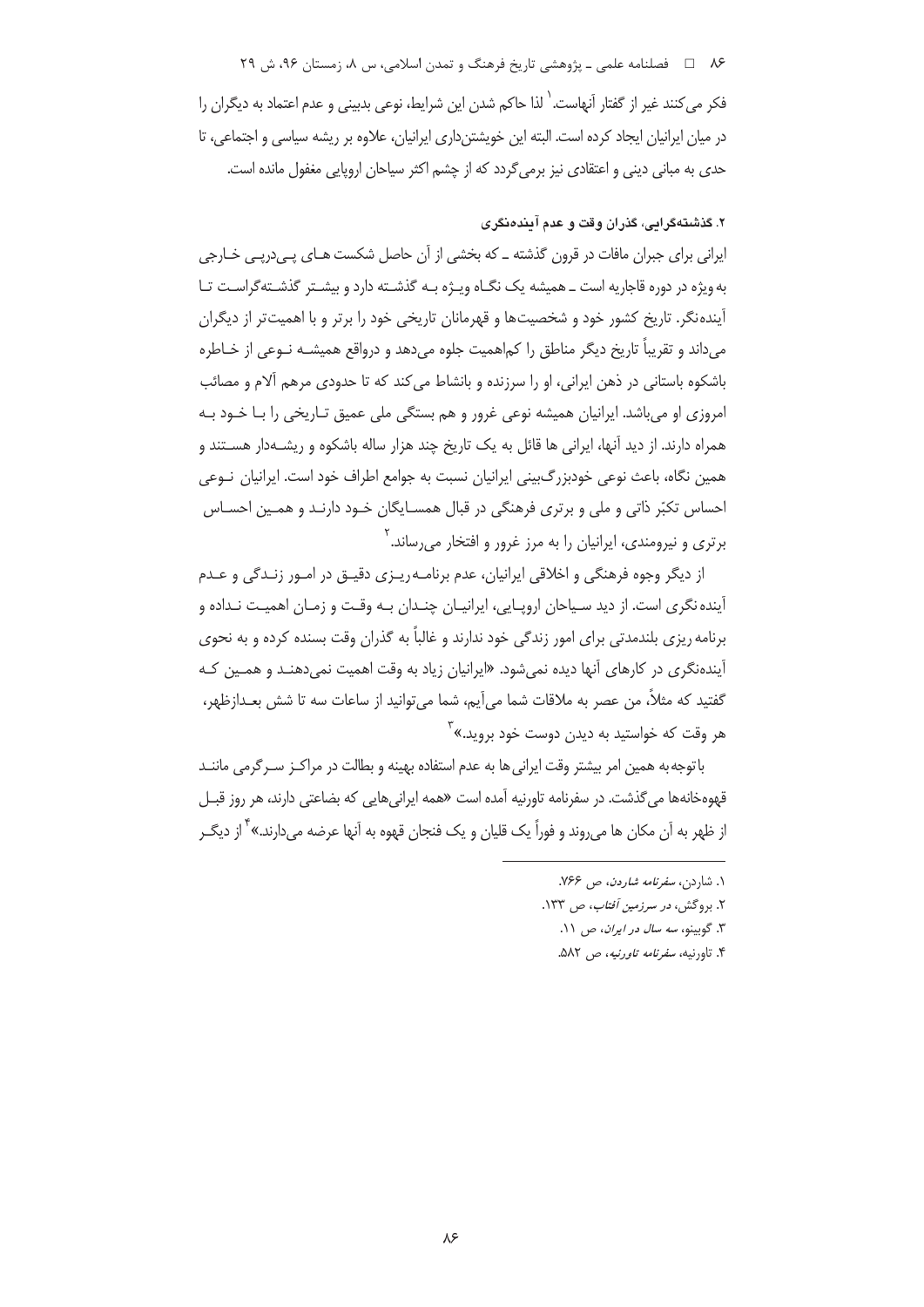سرگرمی هایی که کمتر در منابع تاریخی دیگر اشاره شده ولی در سـفرنامههـای اروپـایی بـا ظرافـت و دقت خاصی به آن توجه شده، مراسم گاوبازی در بعضی مناطق است.

دن گارسیا (سیاح و مأمور اسپانیایی دوره شاهعباس) در وصف سرگرمی مردم کاشــان چنــین می گوید: «کاشان شهری کوچک ولی دوستداشتنی بود. اکثر سـکنه شـهر از مـرد و زن حاضـر بودند. هیجان مردها به حدی بود که بدون دلیل به مرافعه و کتک کاری همدیگر برمـی خاسـتند. زنها با آنها کاری نداشتند، ولی با منتهای صدای خود دادوبیداد می کردنـد و جیـغ مـی کشـیدند. جنگ گاو در اکثر شهرها رایج است ولی بهتر و مشهورتر از همه در کاشان انجام می *گ*یرد». ٰ

ایرانیان به عدم بهره گیری از فرصتها از دید سیاحان معرفی شدهاند که البته خود این وضـعیت و روحیات را می توان ناشی از شرایط حاکم بر جامعه ـ از ابعاد سیاسی و اجتماعی ـ دانسـت. چراکـه در این شرایط، ناامنی و عدم اطمینان روانی و شغلی به لحاظ حاکمیت سیاسی استبدادی که بر تمام تاروپود زندگی ایرانی چنگ انداخته، موج می زند. به همـین لحـاظ ایرانیـان مصـداق ضـرب المثـل «هرچه آید خوش آید» بوده و خود را با تمـامی شـرایط تطبیـق داده و در اسـتفاده از شـرایط حـال برآمده و خواهان رسیدن به سود و منفعت مدنظر خود هستند؛ و همین عامل و شرایط باعـث شـده است که ایرانیان به شانس و اقبال توجه بیشتری داشته باشند تا به آینده نگری و برنامه ریزی درست و صحيح و هدفمندي در زندگي.

۳. خرافهگرایی و رمالی در میان ایرانیان

علاقه عجیب و وافر به رمالی و سحر و غیبگویی و به تبع آن خرافه گرایی در میان بعضی ایرانیـان مورد توجه سیاحان اروپایی بوده است. چنانچه شاردن فرانسوی در ابراز علاقه ایرانی به غیب *گ*ـویی، درباره سرنوشت و تقدير انسان ــ چه از روی رمل و تنجيم و چه بر اسـاس سـحر و جـادو ـــ پنهـان کاری نکرده است. <sup>۲</sup> بر اساس بررسی محتوی سفرنامهها، ایرانیان حتی ادعای قدرت احضار شـیاطین را داشتند: «ایرانیان معتقد بودند که این نوع جـادوگری نیـز وجـود دارد و بـا ایمـان و ایقـان تأکیـد می کردند که در نزد آنان کتابی هست که شیوه تسخیر شیاطین را به آدمی می آموزد.»<sup>۳</sup>

۱. دن گارسیا، *سفرنامه دن گارسیا و سیلوا فیگوه راسفیر اسپانیا در دربار شاه عباس اول*، به نقــل از جــوادی، *ایــران از* ديده سياحان اروپايي، ص ١٩٠.

۲. شاردن، *سفرنامه شاردن*، ج ۱۰، ص ۱۴۹ ـ ۱۲۷.

۳. تونو، *سفر به شرق*، ص ۲۰۵؛ به نقل از: غروی، «فرهنگ ایرانیان از دیدگاه جهـانگردان و نویسـندگان اروپـایی سده هفدهم میلادی»، *مجله دانشکده ادبیات و علوم انسانی تبریز*، تابستان ۱۳۵۴، ش ۱۱۴، ص ۲۶.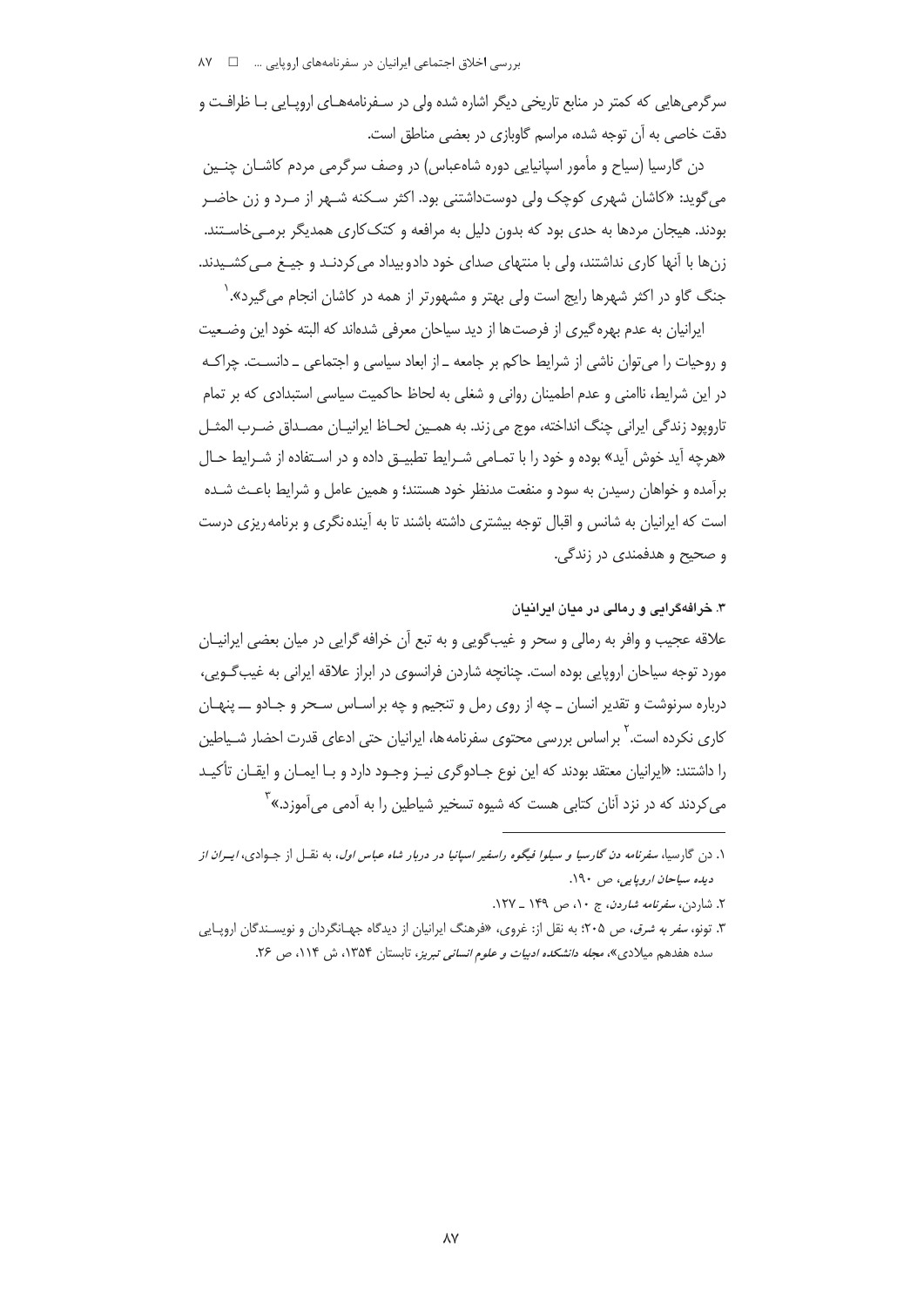M فصلنامه علمي ـ پژوهشي تاريخ فرهنگ و تمدن اسلامي، س ٨، زمستان ٩۶، ش ٢٩

متأسفانه علی رغم وجود ویژگی های مثبت فراوان، ایرانیان در این زمینه خیلی منطقـی عمـل نكرده و خرافه گرايي و خرافه گويي از محسنات اخلاق اجتماعي آنهـا كاسـته اسـت. «علـي رغـم درایت و روشن.بینی ایرانیان، هیچ یک از ملتهای دنیا بیش از ایشان خرافاتی نیسـت …».<sup>\</sup> البتـه در عین پذیرش این نگرش سیاحان، باید به این نکته نیز توجه داشت کـه در بسـیاری از مـوارد قضاوت آنها بيش|زحد بدبينانه مي!شد. لذا فـالگيري، رمـل و اسـطرلاب، انـداختن تـاس، تعبيـر خواب، نوشتن طلسم و اجرای آیین های خاص، ازجمله روش های تعیین سعد و نحس روزها برای اقدام به کارها محسوب می شد. از جمله مصادیق این اعتقادات خرافی، تـاج گـذاری مجـدد شـاه سلیمان صفوی بود که عیاشی و خوش گذرانی شاه و به تبع آن عدم رسیدگی قاطع وی بـه امـور دولتی که موجب اخلال در امور جامعه و بروز مشکلات اقتصادی و تضعیف کارآیی دولت شـد را نتیجه تاج گذاری ایشان در ایام نحس می دانستند و لذا به جای تحلیل منطقی درست و عقلانی در این زمینه تصمیم به تاج گذاری مجدد در ایام سعد گرفته شد و شاردن فرانسوی که خود شـاهد و ناظر این مراسم بوده به خوبی آن را بازگو کرده است.<sup>۲</sup>

در سفرنامه دالساندری ــ سفیر ونیزی در دربار شاهطهماسب صفوی ــ به نکته ظریفـی اشــاره شده است: شامطهماسب پس از گرفتن مالیاتی سنگین از اهالی یکی از نـواحی کشـور، در عـالم رؤیا ملائکه را میبیند که گلوی او را گرفته و به او میگویند: آیا شاه صفوی کـه خـود را از اولاد على مىداند، زيبنده چنين عملى است؟ او پس از اين رؤيا تمامى ماليات نواحي مختلف كشـور را م ،بخشد <sup>۳</sup> که همین امر نشانه اعتقادات به برخی از جنبههای خرافی شاهان صفوی است، چراکه محروم کردن کشور از منبع اصلی درآمد یعنی مالیات بهخاطر یک خواب کاملاً غیرمنطقی است.

هریک از بزرگان کشور در زمره ملازمان خویش منجّم مخصوصـی دارد، منجّمـین در همـه کارها دخالت دارند و رأی ایشان همچون وحی منزل، مطـاع اسـت و ایـن امـر بیشـتر در دربـار مشهود است و تمامی برنامهها و اقدامات شاه تحتالشعاع یافتههـای سـخیف و بـهدوراز عقـل و منطق منجمین است. گاهی حتی ورود و خروج شاه از پایتخت در گرو تعیین ساعت سـعد بـود و شاه چندین روز را به بطالت در پای دیوارهای شهر میگذراند. لذا سیاحان برای تفهیم مطلب بـه خوانندگان اروپایی، به تفصیل آن پرداخته اند: «گاه شاه وقتی از صحرا باز می *گ*ردد مـثلاً فـرض

۱. شاردن، *سفرنامه شاردن*، ج ۴، ص ۴۴۴ \_ ۴۳۰.

٢. همان، ج ١٠، ص ٩٩ ـ ٩٧.

۳. نامعلوم، *سفرنامههای ونیزی در ایران*، ص ۲۱۹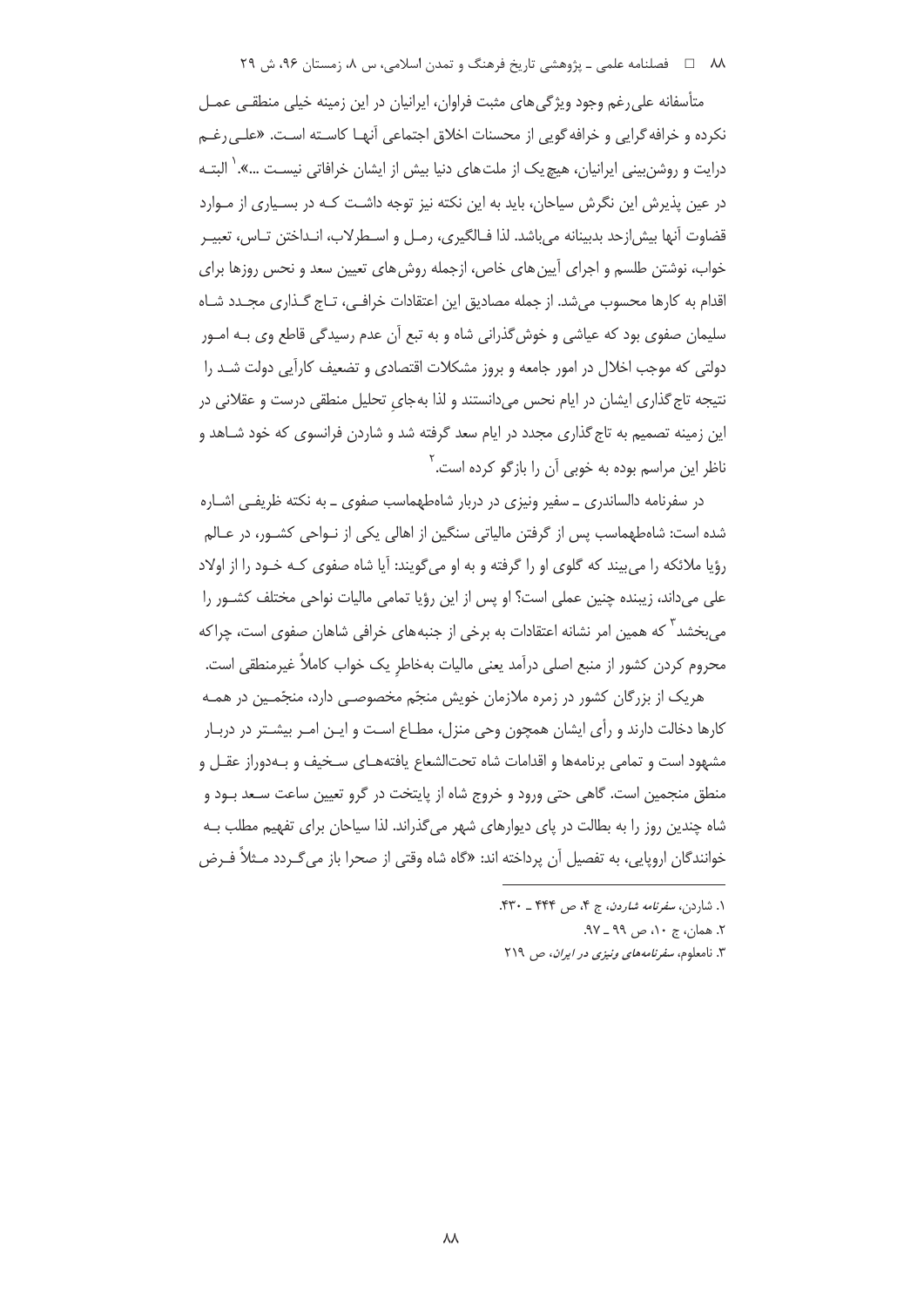کنیم از شارتر به پاریس می آید و بناست او را از دروازه «سنت او نـوره» یـا «سـن مـارتن» وارد كنند. در ياي دروازه او را آن قدر در انتظار نگاه مي دارند تا لحظه تشكيل صور فلكي لازم (ساعت سعد) فرارسد». <sup>(</sup> گاهی شاه را در نیمفرسنگی اصفهان سه روز تمام معطل میکنند تا به وی اجازه ورود به شهر بدهند.

ایرانیان علاوه بر اعتقادی که به تأثیر ستارگان دارند، به سرنوشت نیز معتقدند و مے کوشـند وقايع آينده را بدانند تا از وقوع پيش آمدهاي ناگوار جلوگيري مي كنند و براي اسـتقبال از حـوادث خوش، آمادگی بهتر داشته باشند. لذا برای در امان ماندن از انواع بلایـای آســمانی و زمینــی بــه اقداماتی دست می;نند که خود موجب حیرت و حتی کنایههای سـیاحان اروپـایی قرارگرفتـه|نـد. یادشاهان علاوه بر منجم که در مورد انجام یـا خـودداری از انجــام کــاری مـورد مشـورت قــرار میگیرد، پیشگوهایی نیز دارند که فال£یر و رمال خوانده میشوند و برای زنـدگی مـردم تصــمیم می گیرند و مورد احترام هستند. پیشگو حوادث گذشته و آینده را شرح مـی دهـد و ادعـای پـافتن اشبای گمشده و یا کشف هویت دزد را نیز دارد.<sup>۲</sup>

دلاواله به نکتهای در این زمینه اشاره می کنـد: ایرانیـان در هنگـام مـاهگرفتگـی سـروصـدا می کردند و آن را نشانه اسارت ماه در چنگال موجودات عجیبی می دانسـتند. البتـه همـین امـر مختص بعضی مناطق بوده و در تمامی نواحی ایران صدق نمی،نماید. دلاواله اعتقاد به ایـن گونــه خرافات را مختص عوام جامعه می داند و بهنوعی آن را اقدامی منفعلانه در قبال توجیهات علمـی پدیدههای طبیعی برای توده عوام میداند و در قیاس با دیگر جوامع بیان می کند: چون در ایـران، تعداد اشخاص تحصیل کرده و فهمیده بیشتر از عثمانی است، گمان می کنم علت به وجود آوردن این همه سروصدا را باید چنین توجیه کرد که می خواهند توجه مردم را به این نمایش ها معطـوف دارند تا از این راه آثار ترس احتمالی آنها از این واقعه فلکی، حتی المقـدور زایــل شــود. <sup>۳</sup> ازجملــه نقاط ضعف سفرنامه نویسان اروپایی در هر دوره این است که در توجیه برخی از کنش های جامعه ايراني دچار نوعي استقراء ناقص شده و در عين عدم شناخت علل و زمينـه هـاي آن، بـه تمـامي جامعـه سـرايت داده و آن را بـهنـوعي ايـران شـمولي دانسـتهانـد، همـين نكتـه تـا حـدودي از اطمینانبخشی کامل به آنها میکاهد.

١. دومان، وضعیت ایران در سال ١٣٦٠؛ به نقل از: جوادي، *ایران از دیده سیاحان اروپایی، ص* ١۶۶. ۲. غروی، نشیر به دانشک*نده ادبیات و علوم انسانی،* ص ۲۷۵ \_ ۲۷۴. ۳. دلاواله، *سفرنامه ييترو دلاواله*، مكتوب سوم، ص ۶۷.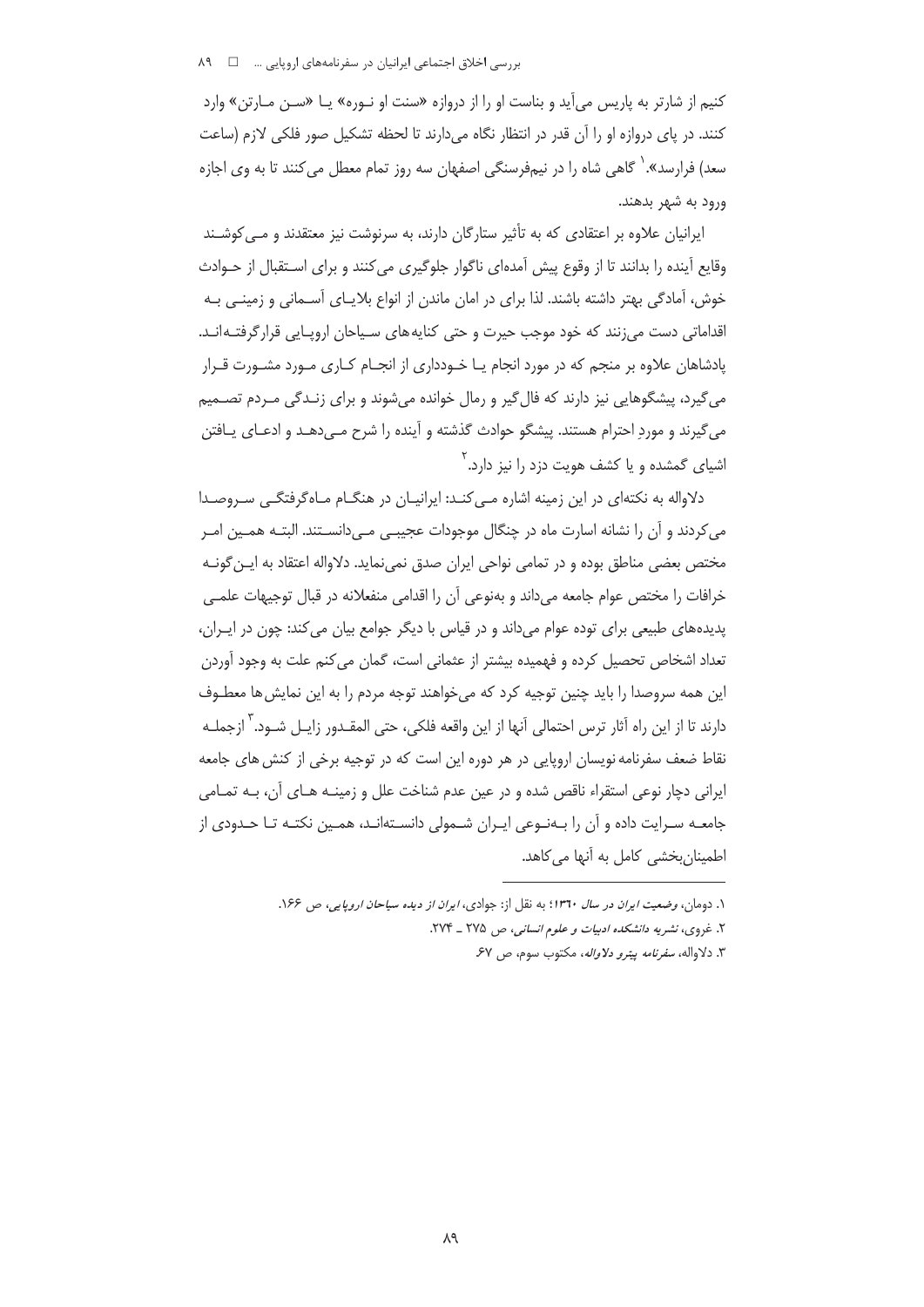#### نتىجە

سفرنامه ها یکی از منابع مهم و ارزشمند درباره گذشته هر جامعه محسوب می شوند که هم بـرای مورخان و هم جامعهشناسان، از منابع دست اول پژوهش محسوب می شوند. سـفرنامه نویســان در ادوار مختلف تاریخی به ایران سفر کردهاند اما شمار آنها در دو دوره صفوی و قاجار بیشتر از دیگر ادوار بـوده و به تبع آن، تدوین سفرنامهها نیز بیشتر بوده است.

ماحصل این پژوهش عبارت است از:

اهميـت دادن و برجسـته كــردن بعضــي از وجــوه و شــاخص هــاي مختلــف ايرانــي توســط سفرنامه نویسان. درواقع سیاحان علاوه بر بررسی کلی و عمومی وجوه مختلف سیاسی، اجتمـاعی و فرهنگی، یک جنبه را بیشتر مورد توجه قرار دادهاند.

درواقع بعضی از این سـفرنامه نویســان در دورهای از شــکوفایی فرهنگــی، اقتصــادی، اقتــدار سیاسی و یا نظامی ایران در دوره صفویه و خصوصاً دوره شاهعباس به ایران مسافرت کرده انـد و لذا توصيف مناسبتري از روحيـات و حـالات و شخصـيت ايرانـي در ابعـاد مختلـف داشـته انـد، درحالی که بعضی دیگر از سفرنامهنویسان در دوره انحطاط و رکود جامعه ایرانی و ضعف قــدرت و حاکمیت مرکزی ایران یعنی در دوره قاجاریه به ایران مسافرت نموده اند و لـذا زاویـه دیـد اینهـا عمدتاً نقاط ضعف و معایب ایرانی را به تصویر کشیده است. بنابراین شاهد یک نوع تطور در دیـد سیاحان اروپایی از مثبت به منفی در قرون گذشته هستیم.

نقطه اشتراک اکثر سفرنامهنویسان این است که: ایرانیان را دارای خلـق و خـو و روحیـات خاصي اعم از گذشته گرايي توأم با نخـوت و عـدم آينـدهنگـري و برنامـهريـزي امـور زنـدگي می شناسند. درواقع از دید آنها ایرانی به لحـاظ عـدم امنیـت اجتمـاعی و سیاسـی و حاکمیـت استبدادی، همراه با باطنی پر از کینه و عداوت و انتقام معرفی شده است که رفتارهای اجتماعی او قابل پیش بینی نیست. بنابراین ایرانی با زندگی کـردن در یـک جامعـه متزلـزل و بي ثبات به لحاظ سياسي و داراي حاكميت استبدادي، هميشه بـه دنبـال ثبـات، تـداوم و بقـاء خویش بوده است و در کنار آن شاهد نوعی تداوم و استقرار فرهنگی در جامعه ایرانی میباشیم. لذا عنصر ایرانی خیلی به دنبال ظهور و بروز خلاقیت ها و ابتکارهای خویش نبوده و بـه نــوعی ایستایی و رکود را به تغییر و تحول ترجیح داده و به شدت به عنصـر محافظـه کـاری در اکثـر جنبههای سیاسی، اجتماعی و حتی فرهنگی تبدیل شده است و همچنین محافظه کاری او را به انسانی سست عنصر و تنبل تبدیل کرده که فقط به فکر گذران زندگی خویش در حال می باشد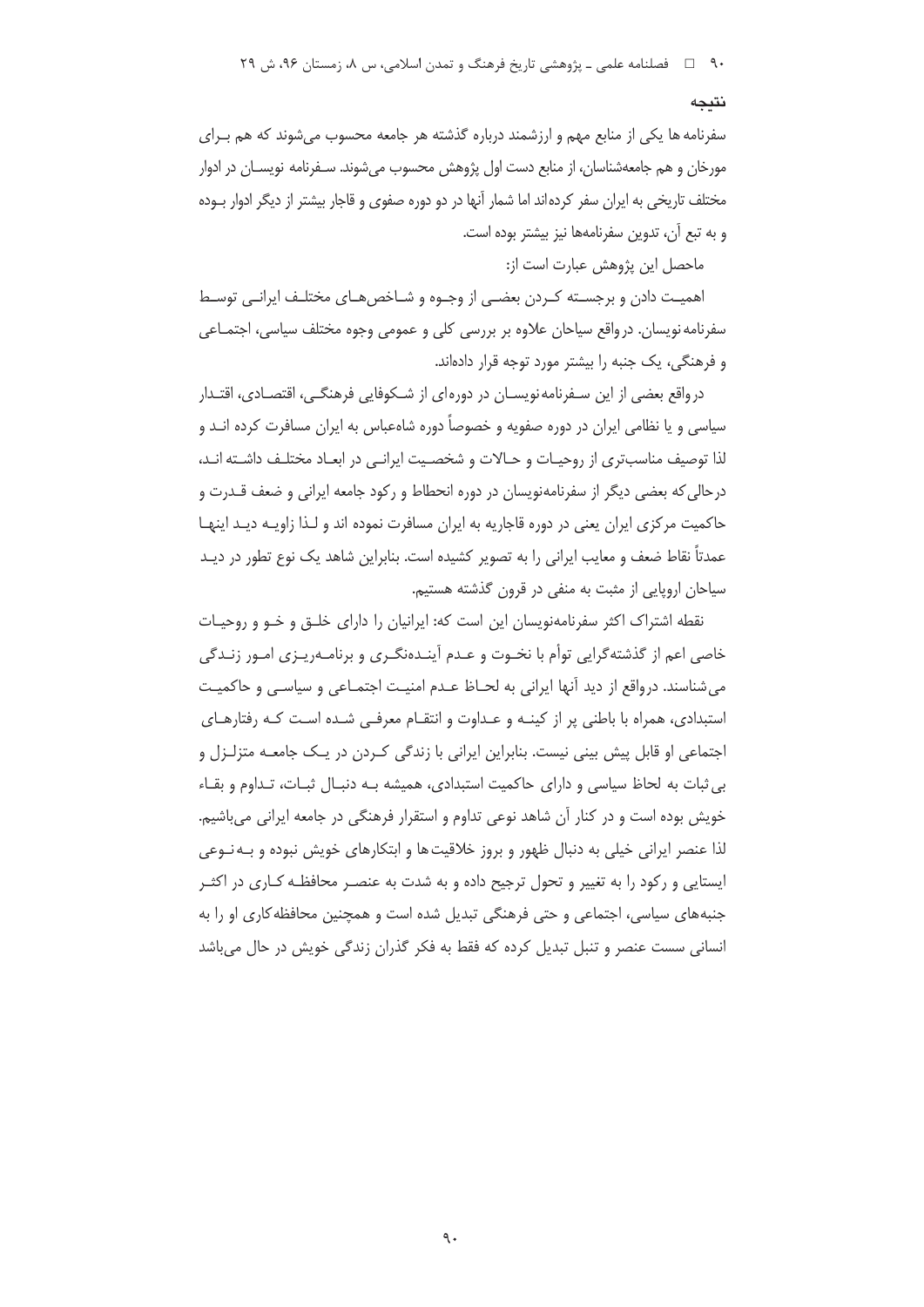و کمتر توجهی به آینده و برنامهریزی و استفاده بهینه از وقت و زمان کرده است و بیشـتر بـه انتظار رسیدن افتخارات و دستیابی به موقعیت های خوب و مناسب از طریــق شـانس و اقبـال می باشد. از راه عقل و کار و منطق و یا چارچوبهای قانونی که البته این خصوصیات و رفتارها همان طور که ذکر شد حاصل حاکمیت استبدادی و به خطر افتادن موقعیت مالی و جانی افراد براثر کوچک ترین سـوءظن حکـام از یـکسـو و از سـوی دیگـر شکسـتهـای تحقیرآمیـز از قدرت های خارجی در دوره قاجاریه و اظهار ضعف و انحطاط در مقابل دیگر کشورها می باشد، که از چشم سفرنامهنویسان اروپایی نیز پوشیده نمانده است.

در نهایت می توان گفت بروز و ظهور جنبه هایی از شخصیت اجتماعی ایرانیان و نحوه کـنش آنها در جامعه، صرفاً محصول رفتارهای درونی نیست بلکه عامـل عمـده در ایـن زمینـه شـرایط خاص اجتماعی و بیرونی اعم از حاکمیت سیاسی استبدادی و شکست هـای سیاسـی و نظـامی از قدرتهای بیگانه و غیره بوده است.

## منابع و مآخذ

۱۲. دلاواله، پیترو، *سفرنامه پیترو دلاواله*، ترجمه محمود بهفروزی، تهران، قطره، ۱۳۸۰.